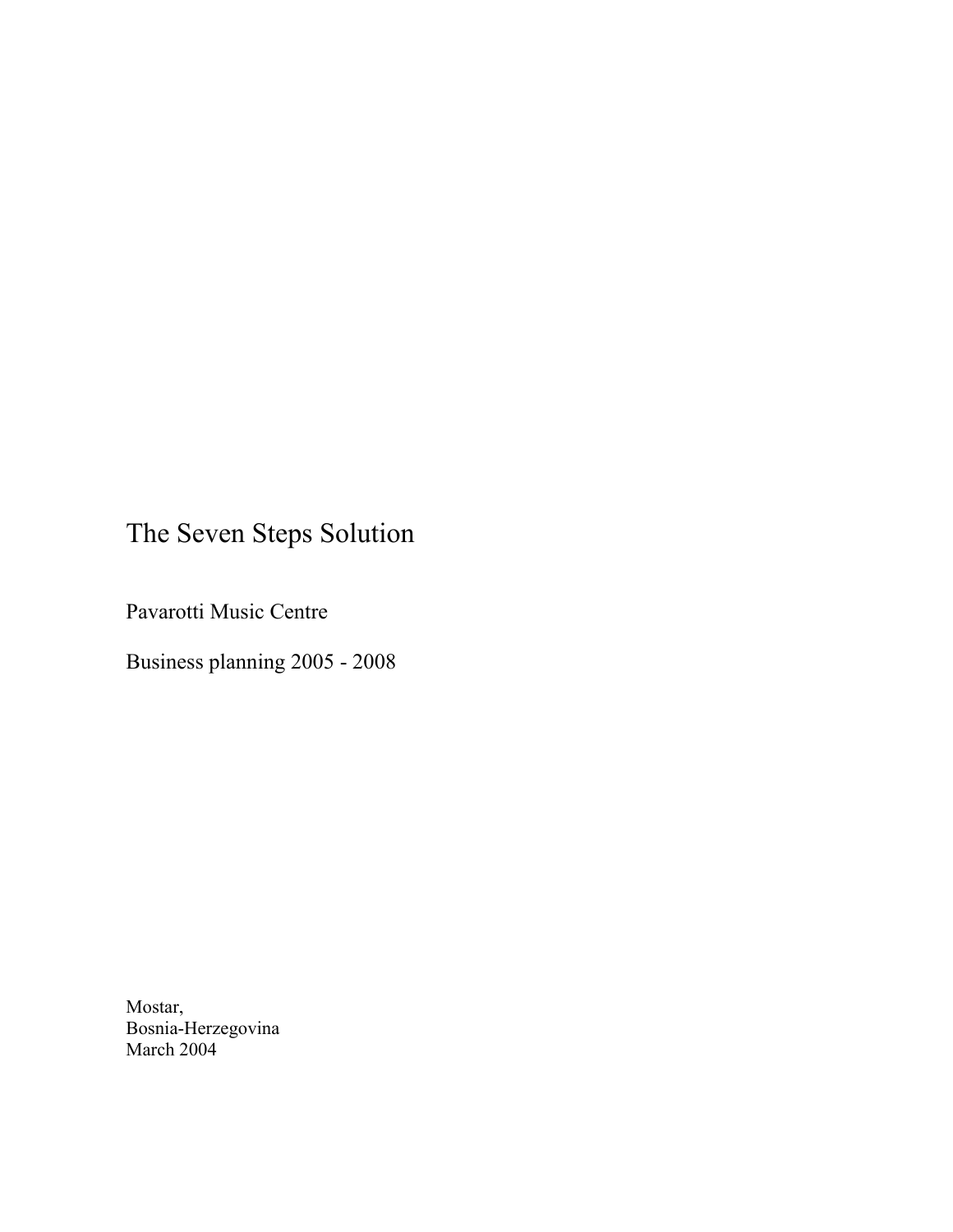## Content

| 4. Prior Conditions |  |
|---------------------|--|
|                     |  |
|                     |  |
|                     |  |
|                     |  |
|                     |  |
|                     |  |
|                     |  |
|                     |  |
|                     |  |
|                     |  |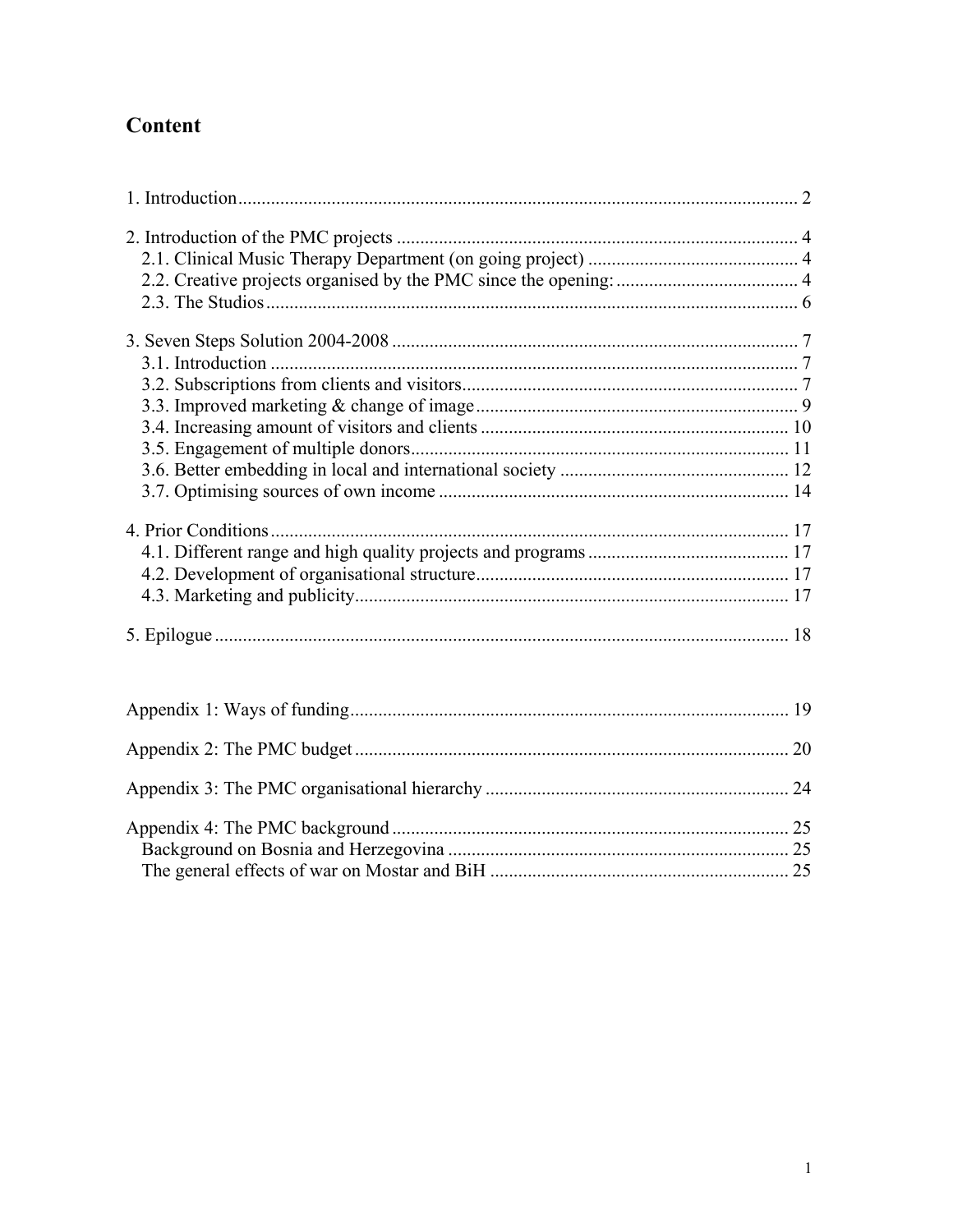## <span id="page-2-0"></span>**1. Introduction**

The Pavarotti Music Centre was set up by War Child UK in the old building of Luka Elementary School in Mostar with generous financial support of Luciano Pavarotti. The object of the institution was to bring relief to the people of BiH (in particular to the people living in and around the city of Mostar) who are suffering hardship and distress as a result of war. The Pavarotti Music Centre is a music centre in which (amongst other things) music education and training, music therapy and recreational & cultural activities are organised. The work is focused on children and young people as a main target group but also adults find their way to the centre. The formal founders of the Pavarotti Music Centre are the City of Mostar (51%) and War Child UK (49%).

The idea to bring clinical music therapy as a new approach to traumatised children and young people of B&H, especially in the Mostar area (statistically the largest number of war traumatised children and young people were in the Mostar area) was realized by setting up a clinical music therapy department in the Pavarotti Music Centre. Besides clinical music therapy as a primary program, it was planned for the Centre to become a place where children and young people should have a chance to express themselves through different creative and therapeutic activities such as School's Program, African drum workshop, School of Music, art workshops, children choir, dance workshops etc. Last but not least a highly professional studio was build to attract professional musicians worldwide to record their CD's in Mostar.

In respect of the very difficult economical and social situation, since the beginning all PMC activities and programs were offered for free to users and visitors. Sufficient funds were insured trough War Child UK from Pavarotti and friends royalties. This "luxury " position in the beginning and lack of experience in financial planning led to very high monthly costs. Since September 1999 most of these funds ran out and the PMC was only receiving occasional portion from royalties. War Child Netherlands played a very important role in that time by taking over the role of main donor for the Music Therapy Department since January 2000 and partly for the School Music Project from September 2000 to April 2003. Occasional royalties, small donations and income from own sources such as studios, renting facilities, restaurant etc, covered the rest of needed budget.

It is very visible that the PMC was acting more as relief organisation or other NGO than as a cultural institution as it is registered officially. In respect to the general economic situation and the fact that in the beginning the funds were insured, the PMC has never received funds from the local government, as was intended in the long term. In the beginning the NGO image had coped with the primer PMC goal to offer different free services (in the first place therapeutic services) to the young generation of Mostar and BiH. During the period when Bosnia and Herzegovina was in the centre of attention of the international community it was not so difficult to find funds for the institution. This situation has changed in the last few years and it became very difficult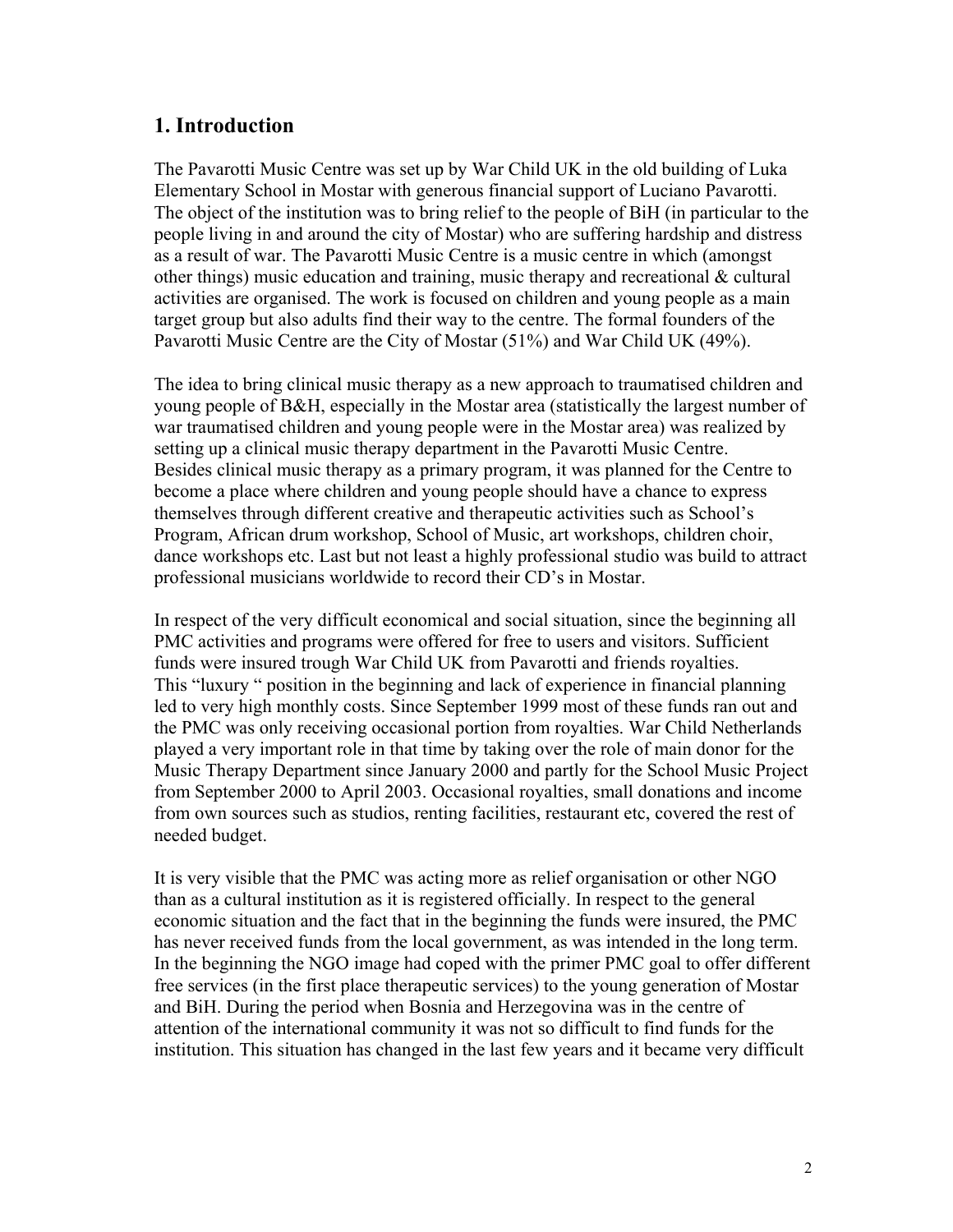to find the necessary funds to continue with free services and especially to cover general employees and overheads costs<sup>1</sup>.

In that respect the PMC management took necessary action by reducing monthly costs strongly and reduction of general staff. Also the City of Mostar Government as one of the founders has been contacted recently in order to adopt the PMC financially and to provide funds for covering part of general costs. The City has not made a decision yet but as a first gesture the city donated an amount for the first five month of 2004. So, we strongly believe they will recognize the importance of the PMC for the local community and will offer us more financial support in the near future.

Although the PMC was never registered as a relief organisation or charity NGO it acted alike. The PMC, as all cultural institutions of this kind, will not be able to become fully independent from donors. A certain amount of subsidizing will be necessary. When the economy of Mostar is strong enough the centre aims at being financially supported by the local government. To survive the coming years in which the local government is financially not strong enough to fully take it's role a business planning will be dependent on other donors. But on the other hand the PMC will explore the possibilities to stand on it's own feet as much as possible. This business planning 2005-2009 describes the actions we plan to take to transform the PMC into a vivid cultural institution with economics as healthy as possible. Seven interrelated steps are planned to achieve this transition: the Seven Steps Solution.

<span id="page-3-0"></span> $\frac{1}{1}$  $<sup>1</sup>$  See appendix 3</sup>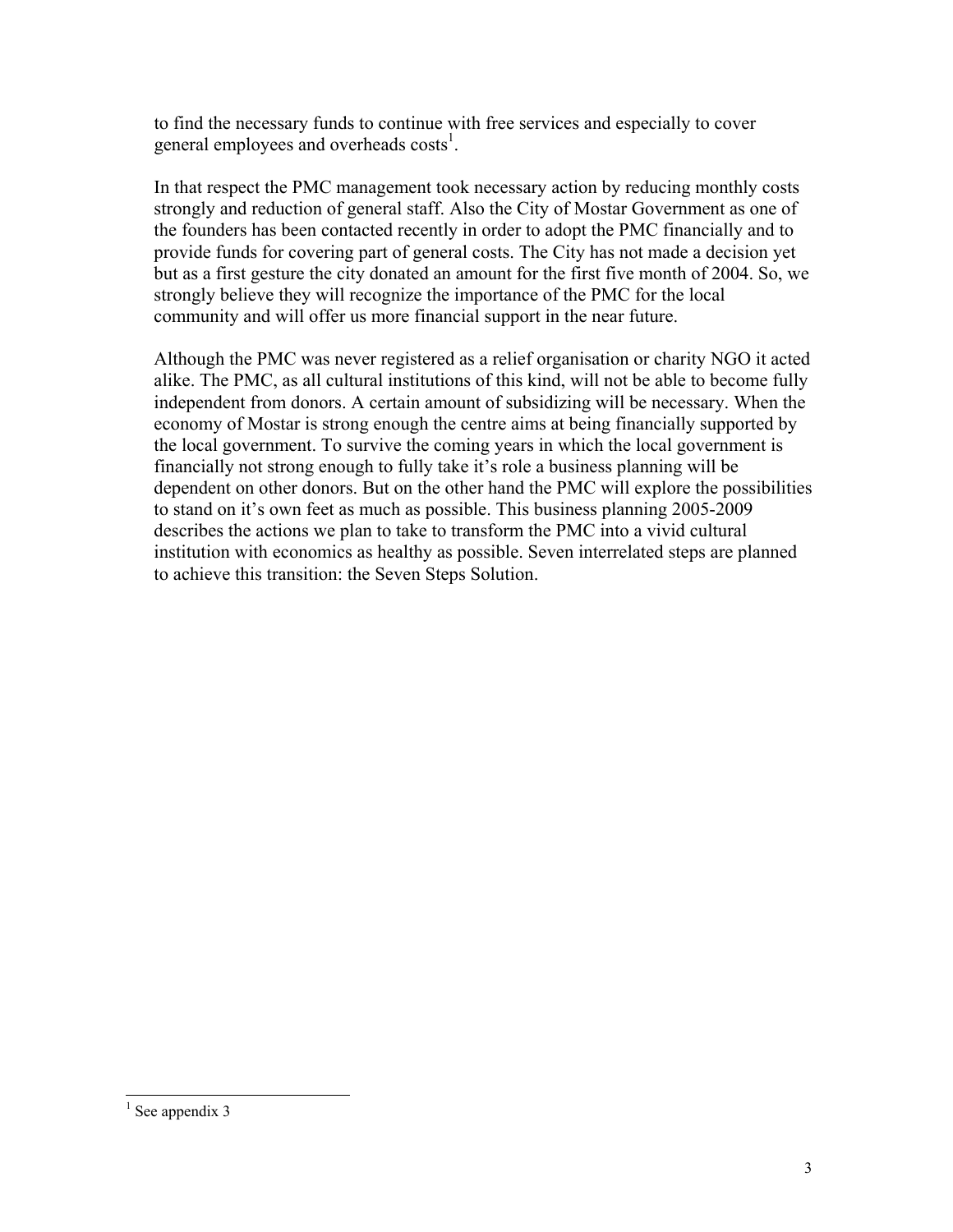## <span id="page-4-0"></span>**2. Introduction of the PMC projects**

#### *2.1. Clinical Music Therapy Department (on going project)*

The idea to bring clinical music therapy as a new approach to traumatised children and young people of B&H, especially in the Mostar area (statistically the largest number of war traumatised children and young people were in Mostar) was realised by setting up the first and so far the only clinical music therapy department in former Yugoslavia in the Pavarotti Music Centre.

Music therapy department works with 75 clients per week and since the beginning about 650 clients have received music therapy.

The work is organised as individual or group sessions either in the Centre or as outreach work in schools for children with special needs, orphanages, hospitals etc. in the Mostar area and in the Republic of Srpska.

The main target group is children and young people. Adults are a minority. The Department is set up as a team of six people, three international therapists and three local assistants.

The primer aim to offer music therapy to clients with post-war trauma has been achieved and less clients have these symptoms. Nowadays work and future plans are concentrated on clients with special needs, from problematic families and environments, abused or tortured persons, people with drug problems etc. Beside clinical work, the music therapy team offers seminars for professionals, teachers, parents and self-support groups for professionals. Also, it is planned in next four years to localize this project in order to raise international awareness.

#### *2.2. Creative projects organised by the PMC since the opening:*

#### 2.2.1. Pavarotti Children's choir

Current project since December 1998; number of participants so far 350; age from 4 to 12 years old; nowadays number of participants 70. The choir has performed on different events such as traditional Children Song Festival Golden Note, Europe Day, International Day of disable people, the PMC anniversaries, anniversaries of Mostar schools and kindergartens, humanitarian concerts, etc.

#### 2.2.2. Dance group Art

Current project since 1999; number of participants so far 200; age from 3 to 12 years old, nowadays number of participants 50. The Art dance group has performed on different events organised by the PMC, humanitarian concerts, the PMC anniversaries, anniversaries of Mostar schools, etc.

#### 2.2.3. Dance group Flash

Current project since 1998; number of participants so far 150; age from 16 to 25 years old; nowadays number of participants 35. The work is based on modern dance with own original choreography. Flash has performed on different events in the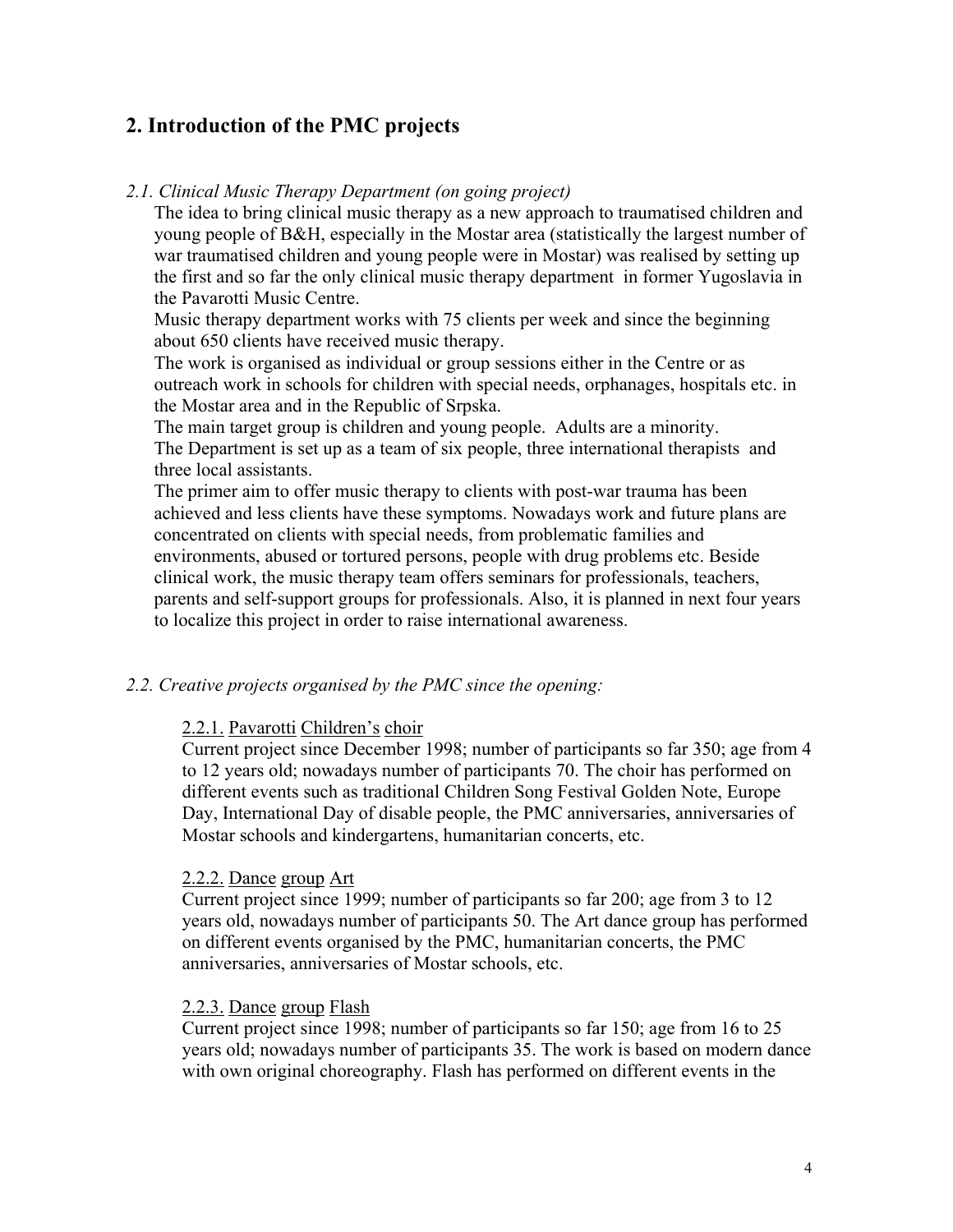Centre, Europe Day, anniversaries of other cultural organisations, in Norway for the UN Day, etc.

## 2.2.4. School of Music

Current project since 1998; number of participants so far 250; age from 12 to 25 years old. The work is based on practical education how to play electric guitar, bass guitar and drums. Duration of workshop per student is three months. In three months 12 students are involved. Most of past students set up their own bands and due to their needs for rehearsal one room in the PMC is set up as a rehearsal room. The students also have a chance to perform on different events organised by the PMC.

## 2.2.5. English workshops (English through fun)

Current project since 2003; number of participants so far 220; age from 5 to 12 years old. Nowadays number of participants 80. In addition to sometimes poor English lessons in schools this projects aims at teaching the English language through singing and poems.

## 2.2.6. DJ workshop

Current project since 1998; number of participants 35-40; age from 15 to 20 years old. Nowadays number of participants 8. The students have performances in the PMC, local café bars and different DJ parties in Mostar and surrounding area and in Trebinje (Republic of Srpska).

## 2.2.7. Art workshops

Organised in few occasions since the opening; number of participants so far 200; currently in cooperation with Cradle; number of participants 30; age from 5 to 10. Each workshop culminated with the exhibition of artworks. The art room is also used by three young artists as an art studio.

## 2.2.8. African drum workshop

Current project since the opening; number of participants so far 200; age from 7 to 18 years old. They performed in the PMC, different events in Mostar and had presentations in Germany and the Netherlands.

## 2.2.9. Video-making workshops

Organised in few occasions; number of participants 40; age from 16 to 20. Currently 5 young people are involved in this work. Results of this workshop are short documentary and artistic films presented on Film Festivals in Mostar and Sarajevo and in Norway as well. Also video-clips for local musicians and bands are made.

## 2.2.10. School Music Project- past project

Outreach project in primary schools and kindergartens in Mostar and surrounding villages (from 1997 to July 2003; number of participants 1800 per week).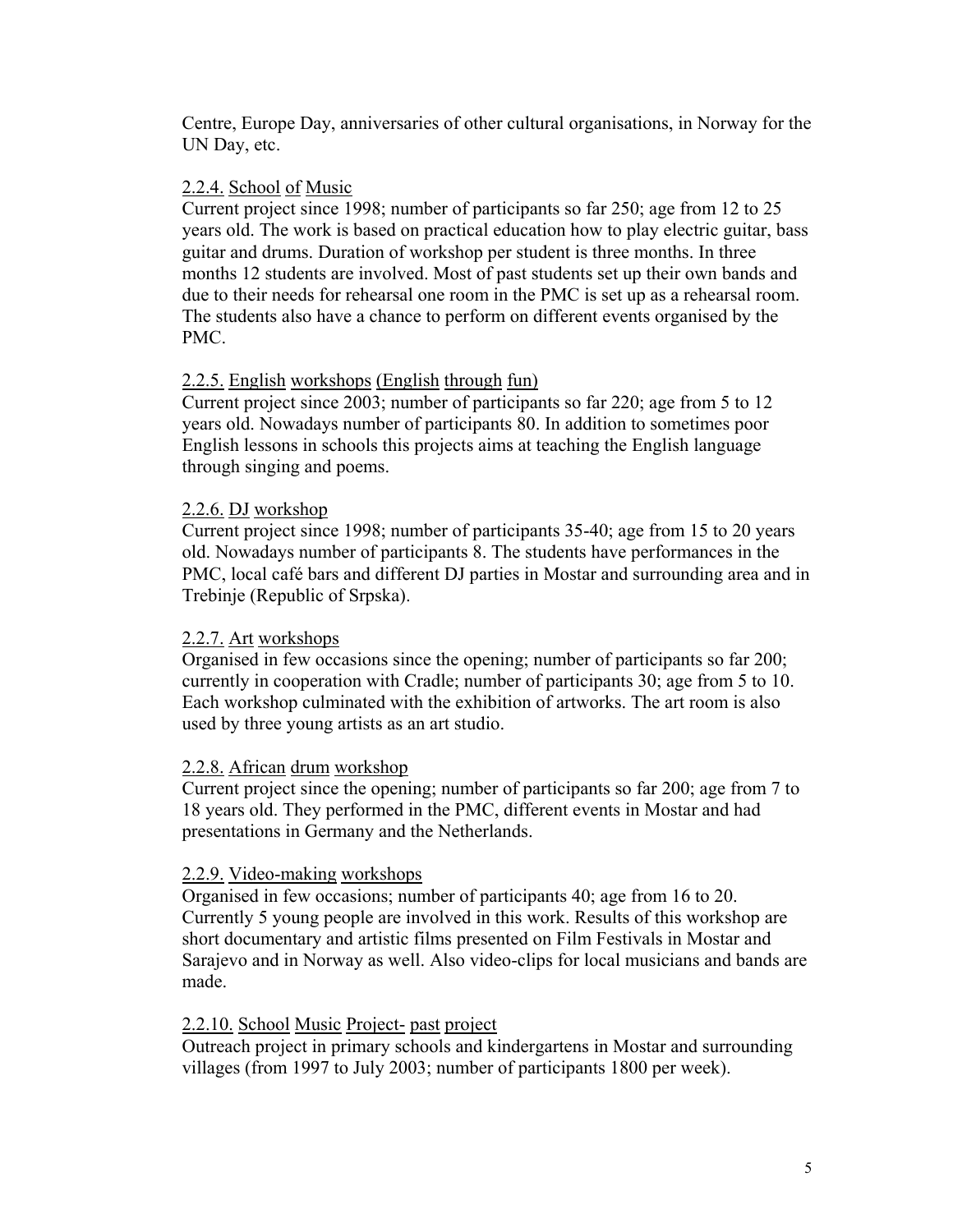<span id="page-6-0"></span>Nowadays this project grows up in an independent organisation and acts separately from the PMC.

#### 2.2.11. Theatre workshops- past project

Organised in few occasions; number of participants 80; age from 7 to 20 years old. Nowadays the PMC provides space for two youth theater groups from Mostar, which regularly perform in the Centre with new performances.

#### 2.2.12. Outreach creative-therapeutic projects – past project

Creative workshops in School for blind children and youngsters in Sarajevo and Pazaric Mental hospital (from 1998 to July 2003) as outreach projects.

#### 2.2.13. Seminars and round tables

The PMC has organised few seminars and round tables since the opening, usually in cooperation with youth, social-cultural or health organisations and institutions. The topics on these seminars and round tables were dedicated to young people, democracy, drugs problems etc.

#### *2.3. The Studios*

The PMC has two recording facilities in the basement of the building. Besides a small studio with professional mixing console for smaller bands we have a 150m2 life room with one of the few fully automated SSL mixing consoles in former Yugoslavia. This studio, which is one of the biggest in former Yugoslavia, was designed and equipped by Bono.

The studios were intended to be used by professional artists mainly. However, during the first years not so many artists seemed to know that the studios exist. Poor marketing was due to this fact. Although proper studio marketing asks for a proper marketing budget, which is not available at the moment, more and more professional artists are attracted by the facilities. Nowadays the studio runs with a modest profit, mainly from professional artists from the region former Yugoslavia. The capacity is not used fully, which gives good perspectives for increased use in the future.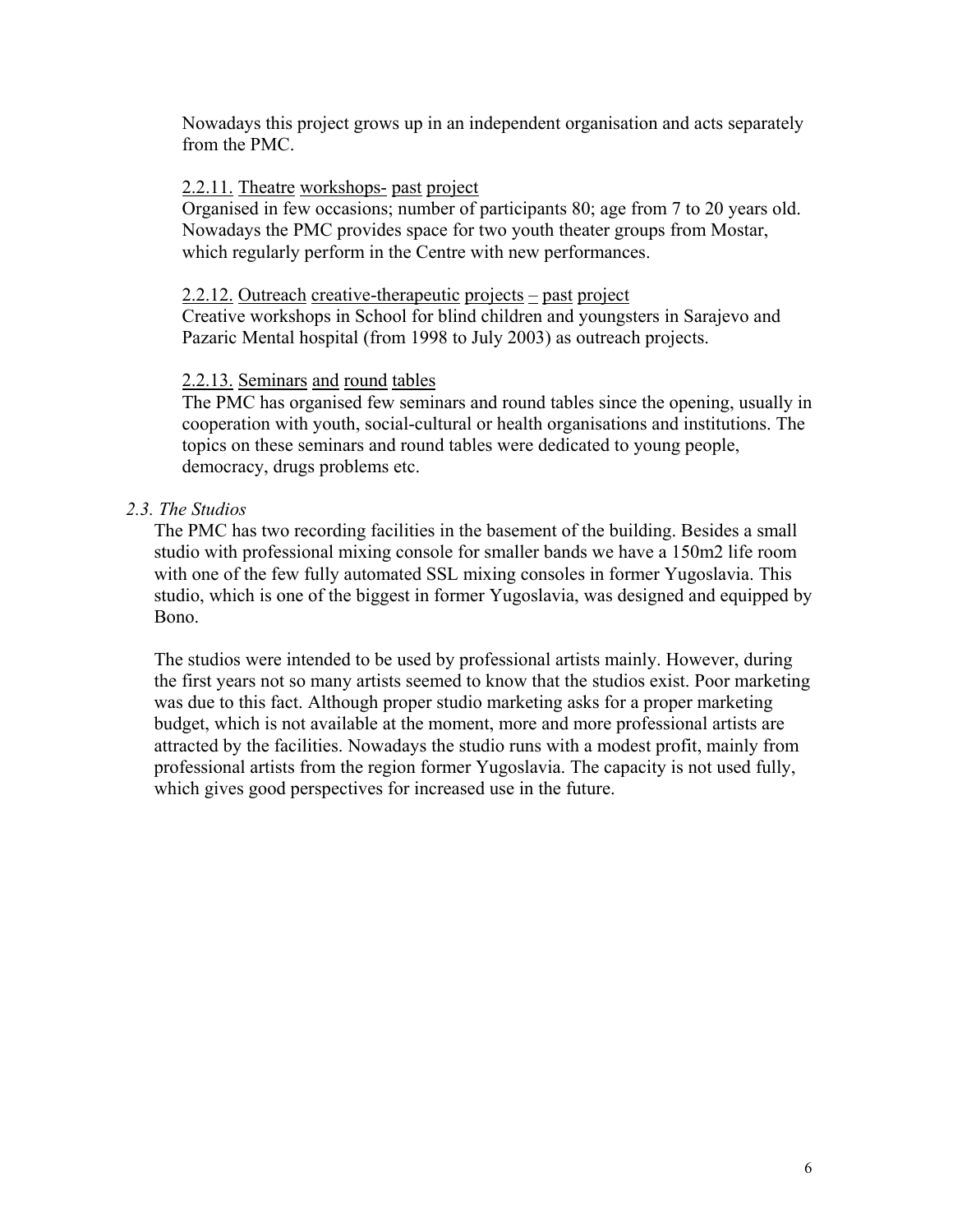## <span id="page-7-0"></span>**3. Seven Steps Solution 2004-2008**

#### *3.1. Introduction*

During the past six years the Pavarotti Music Centre (PMC) has acquired the image of a wealthy organization that is fully supported by Luciano Pavarotti. But Pavarotti only supported the construction of the building and the first few years of exploitation. Nowadays this image still hasn't changed much but the centre is struggling hard to survive economically.

In near future it is planned that PMC makes necessary steps to pass over from the level of NGO to cultural-educational institution. This includes a change from a service institute to a more business-oriented institution. In other words, the PMC will change from an institution where services for beneficiaries come for free into a cultural institution that generates own incomes from commercial activities, well balanced with not-for-profit activities. All within the rights and obligations of the B-H law. This transition asks not only for a radical change in the organisation, also co-workers and client's attitudes need to change. A transition like this cannot be executed overnight. Long, dedicated and concentrated work is needed to gradually change the situation. Seven steps will be taken that concentrate on the following issues.

- 1. Subscriptions from clients and visitors
- 2. Improved marketing & change of image
- 3. Increasing amount of visitors and clients
- 4. Improved quality programs
- 5. Engagement of multiple donors
- 6. Better embedding in local and international society
- 7. Optimising sources of own income

We call this policy program The Seven Steps Solution. The program is a transition process rather than a cold turkey turn-around. In the following chapters we will describe the seven steps that will turn the attitude of the PMC from a NGO into a Cultural Institution.

#### *3.2. Subscriptions from clients and visitors*

The first and the most important step to the planned goal is the gradual introduction of paid services. It is planned to start with this process carefully due to fact that all the PMC activities so far were for free and people will need some time to accept this change. Drastic steps in that direction could lead to serious reduction of the PMC's number of clients. Through conversations with parents of the children, youngsters and other people we have the impression that the majority is ready to start with paying. But this willingness was accompanied by comments about the current bad economic situation in B-H and especially in Mostar. Counting with these comments the price forming will follow the economic development in B-H and will trace it proportionally.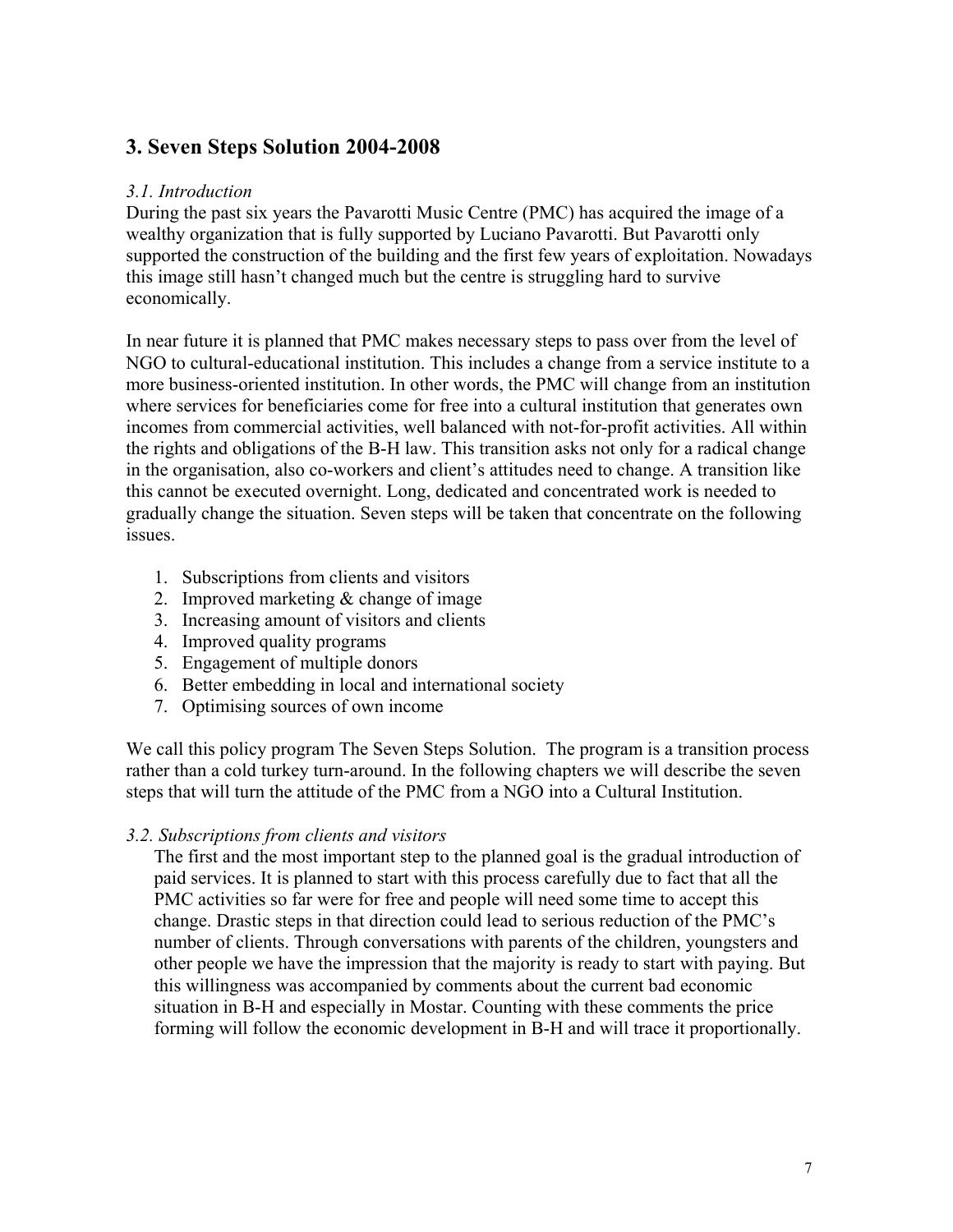#### 3.2.1. subscriptions for cultural-educational programs

For the first year it is planned to introduce gradually monthly fees for the clients in amounts of 5,00KM ( $\in$  2,56) with a tendency of growth as is shown in table 1. All total amounts are mentioned in the local currency Konvertible Mark (KM) as well as in Euro ( $\epsilon$ ). The current exchange rate is KM 1,9558 =  $\epsilon$  1.

It is very important to take care about the clients from families in difficult social and economic situations. They will have a discount or, if possible, participate in the PMC activities for free.

| Number of<br>clients of the | Subscription    | Number<br>of | 2005       | 2006       | 2007           | 2008       |
|-----------------------------|-----------------|--------------|------------|------------|----------------|------------|
| PMC projects                |                 | months       |            |            |                |            |
| 400                         | KM 5            |              | KM 10.000  |            |                |            |
| 500                         | KM <sub>5</sub> | 10           |            | KM 25.000  |                |            |
| 600                         | KM 7            | 10           |            |            | KM 42.000      |            |
| 700                         | KM 7            | 10           |            |            |                | KM 49.000  |
| Admin.costs                 |                 |              |            |            |                |            |
| 15%                         |                 |              | KM 1.500 - | KM 3.750 - | $KM$ 6.300 $-$ | KM 7.350-  |
| Total KM                    |                 |              | KM 8.500   | KM 21.250  | KM 35.700      | KM 41.650  |
| Total $\epsilon$            |                 |              | 64.346     | £10.865    | E18.253        | $E$ 21.296 |

| l`able - |  |
|----------|--|
|----------|--|

#### 3.2.2. Introduction of paid tickets for visitors programs

As it is presented in the beginning beside different cultural-educational and therapeutic projects, the PMC also in organizes different cultural-educational events in the centre (performance hall, max.120 visitors and courtyard, max. 500 visitors). These activities were for free for the audience. One of the main reasons, beside the bad economic situation of Mostar's citizens, is that the centre does not possess adequate space where it would be possible to accommodate large numbers of visitors. By charging for the tickets we will be able to cover part of the organizational costs, promotional costs although taxes will have to be paid.

Aside for suspiciousness of a large number of the PMC employees in the economic justification and the possibility of reduction of the number of visitors, it is decided to start experimenting with charging for tickets for the different programs as shown in table 2.

| 1 апп 4.               |                             |                       |    |                  |             |                  |    |           |    |           |
|------------------------|-----------------------------|-----------------------|----|------------------|-------------|------------------|----|-----------|----|-----------|
| Program<br>description | Yearly<br>minimal<br>number | Number of<br>visitors | KM | 2005             | KМ          | 2.006            | KМ | 2007      | KM | 2008      |
| Big events             |                             | 250                   |    | 6.250            | 6           | 7.500            | 8  | 10.000    | 10 | 12.500    |
| Classical              | 15                          | 75                    | 3  | 3.150            | ζ           | 3.150            | 4  | 4.200     |    | 5.250     |
| Popular                | 10                          | 150                   | 3  | 4.500            | $\mathbf 3$ | 4.500            | 4  | 6.000     |    | 7.500     |
| Others                 | 10                          | 100                   | 3  | 3.000            | ↑           | 3.000            | 4  | 4.000     |    | 5.000     |
| Total KM               |                             | KM 4.800              |    | KM 16.900        |             | KM 18.150        |    | KM 24.200 |    | KM 30.250 |
| Total $\epsilon$       |                             | £2.454                |    | $\epsilon$ 8.641 |             | $\epsilon$ 9.280 |    | E12.374   |    | £15.467   |

| l`able |  |
|--------|--|
|--------|--|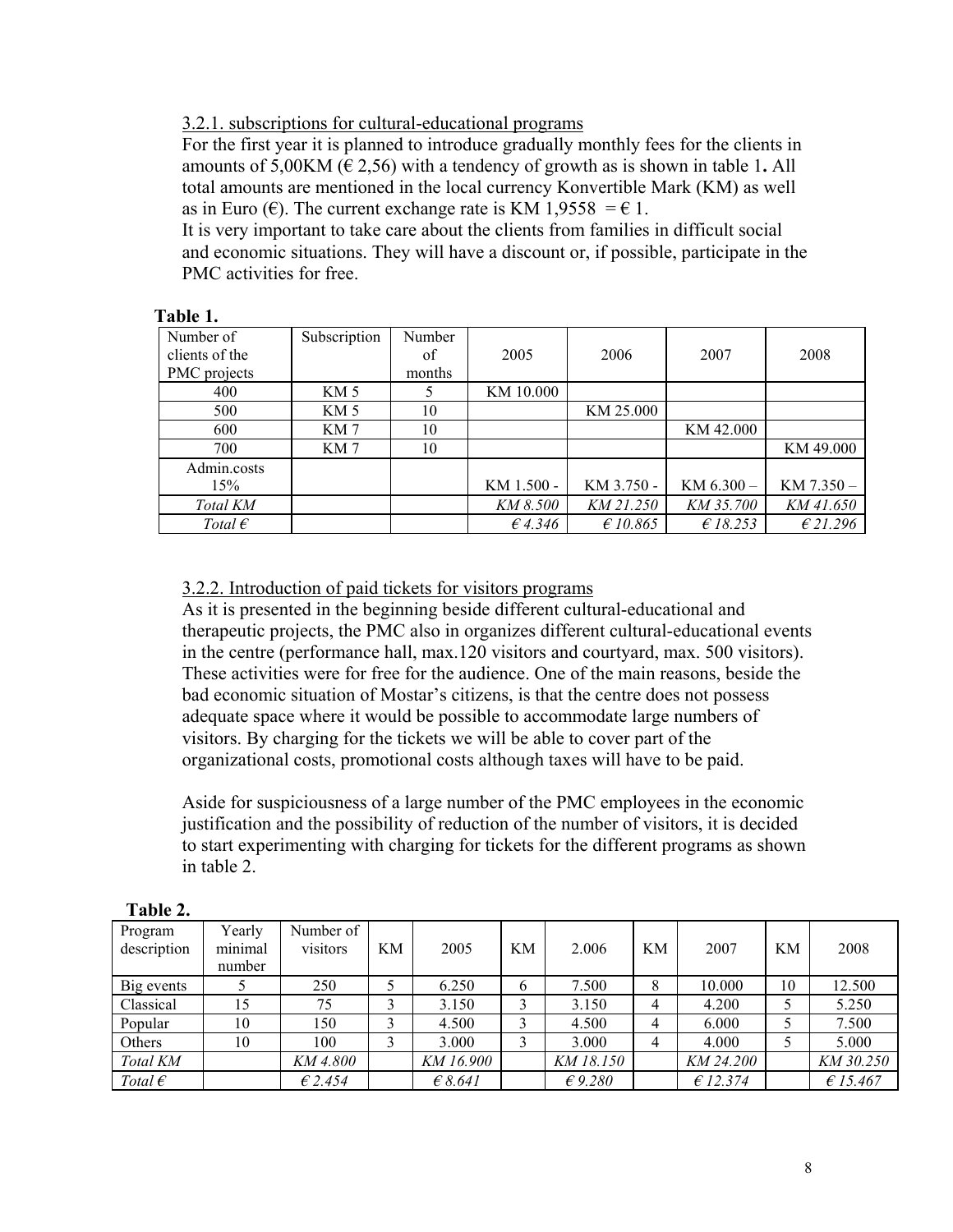<span id="page-9-0"></span>We are aware that these changes will bring only small profit, especially during the first year. The risk exists in the number of visitors and clients, as well as a possible loss with event organization. Within the period of four years it is planned that by the 2008 all clients of the PMC services (projects and programs) are paying. The modest profits will cover part of the Centre's costs.

## *3.3. Improved marketing & change of image*

So far, the area of marketing and writing of proposals were obligations only for management, without bigger engagement of other employees and others involved in the PMC. Apart from marketing activities, which will be discussed later<sup>[2](#page-9-1)</sup>, we want to introduce a 'marketing mentality' in the Centre.

#### 3.3.1 changing employees attitude

In the future employees will be involved in writing of proposals. Actually in the first draft where it will be possible to bring basic ideas about new projects or expansion and innovations in current activities, which would be developed furthermore by the management. Within the period of four years these abilities should be developed up to the level where all leaders are able to write complete and high quality proposals. This quality should meet professional standards to forward them to the management and to the board as well as organizations and foundations in B-H and abroad.

Except being involved in proposal writing, everybody engaged with the PMC has to become more involved in the Centre's promotion through marketing activities, contacts with other organizations and individuals, exchange of experience and thus increasing the number of interested target groups for specific projects. This increasing engagement will stimulate the responsibility for projects and the Centre. We believe this will lead to a sense of pleasure and credits for being responsible for the continuation and development of projects.

With this kind of policy competent persons who are not yet involved with the Centre would not be limited to apply. They will be invited to suggest new or expand current projects. The way for achieving this goal is the proper marketing, trough interviews on radio and television programs and public announcements in order to involve bigger number of people.

## 3.3.2. Change of the PMC's image

In the planned process of change from typical NGO into cultural-educational nstitution it is important to achieve a change of the current image. Since the beginning, because of the free services provided by the PMC, the PMC gained the image of a rich NGO without any difficulty to cover its costs. The Centre will need some time to change this image in people's minds and to completely accept that the PMC is an institution that provides different cultural-educational services but for these services they have to pay. It is important to make clients aware that their

<span id="page-9-1"></span> $\frac{1}{2}$  $2$  See paragraph 4.3.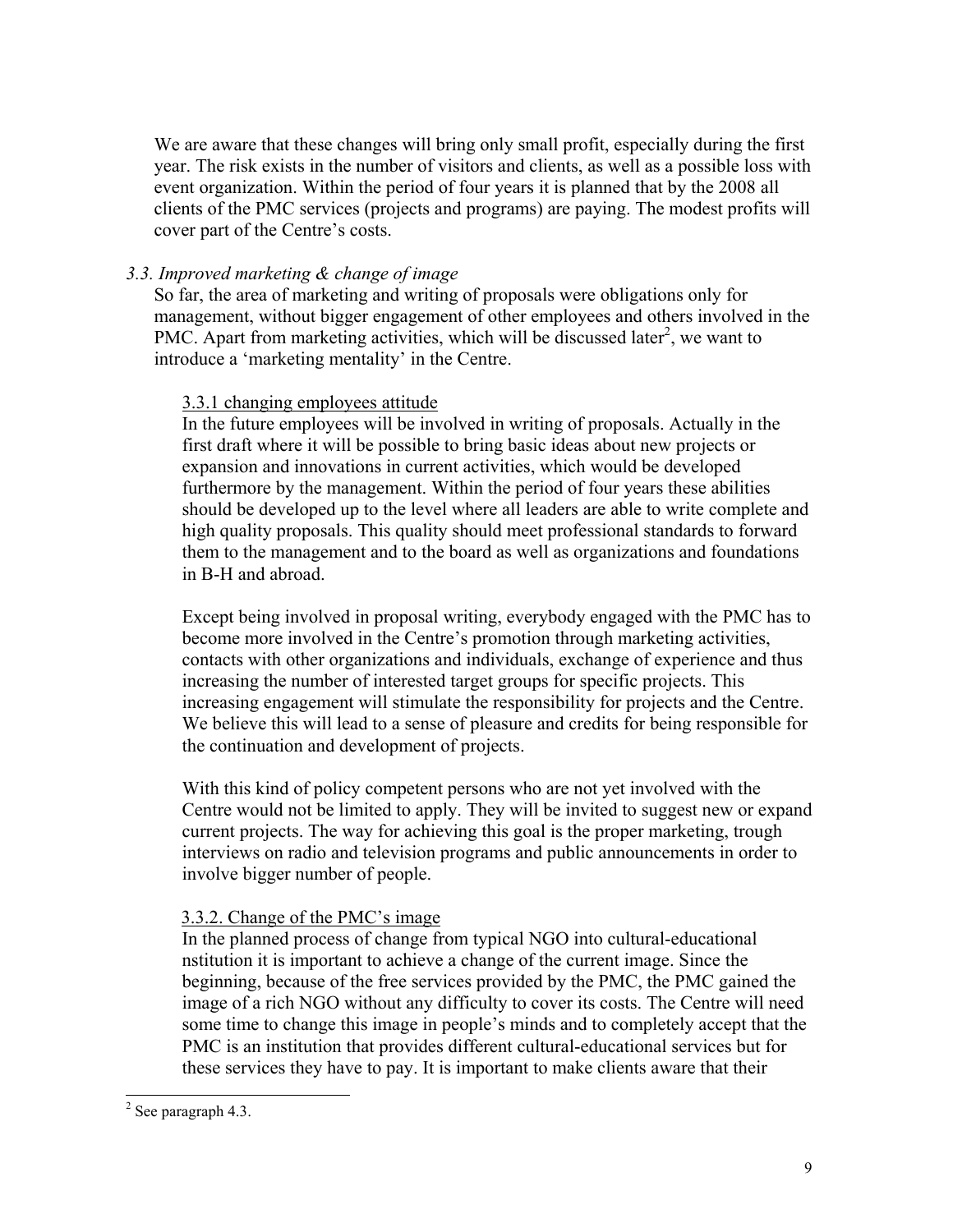<span id="page-10-0"></span>contribution will cover some costs of projects and programs and give the PMC a better position in future. We have to take care about the fact that in the early beginning of the Centre's work, the idea for was to provide a space for the children and young people where they would have chance to be involved in different projects for free. Because the prime aim was therapeutic help to come over post-war traumas and experiences. On the other hand the Centre should provide a safe place and conditions for development of creativity and talents. A place where they would have a chance to learn a lot and a place where they would spend free time usefully and creatively. These aspects have resulted in the image of NGO.

Since the primary planned goal is achieved, it is necessary to establish new goals based on the population's needs and interests as well as on needs and interests of the PMC. This change of the PMC image will probably have positive psychological influence on the general attitude about the Centre. In the post-war B-H and Mostar many NGO's provided services for free. Nowadays NGO's withdraw from this area and head for new crisis areas. The PMC was always considered to be a long-term organization.

#### *3.4. Increasing amount of visitors and clients*

Since the opening the Centre has a goal to provide a place for the children and young people of Mostar and B-H where, beside music therapy as an important segment, they would have a chance to develop and improve its skills and talents through different therapeutic-creative activities. This idea will still stay presented in the PMC's future plans. The children and young people will be the primary target groups although also programs for adults will be organized.

#### 3.4.1. Target groups and number of users

So far, since the opening, through different activities within the Centre or in outreach projects, 2000 users have been involved annually and nowadays about 400 children and young people weekly. Development of current projects and with new projects, it is planned to increase the number of users with minimum 100 per year. So in 2008 we should have a minimum of 700 weekly users

Different steps partly mentioned before and partly later, will lead to the realization of the planned users increase:

- an interesting offer of quality projects both in the PMC as well as outreach projects
- regular marketing activities not only via media but also by promo materials, SMS, e-mail and mouth-to-mouth promotion.
- good organization and terms for project's work
- quality leaders of projects
- regular contacts with the children and young people through open debates or questionnaires in order to recognize interest for specific activities
- regular promotion of achievements because of the Centre's promotion and young people as well as to keep current engagement and to increase interest of users.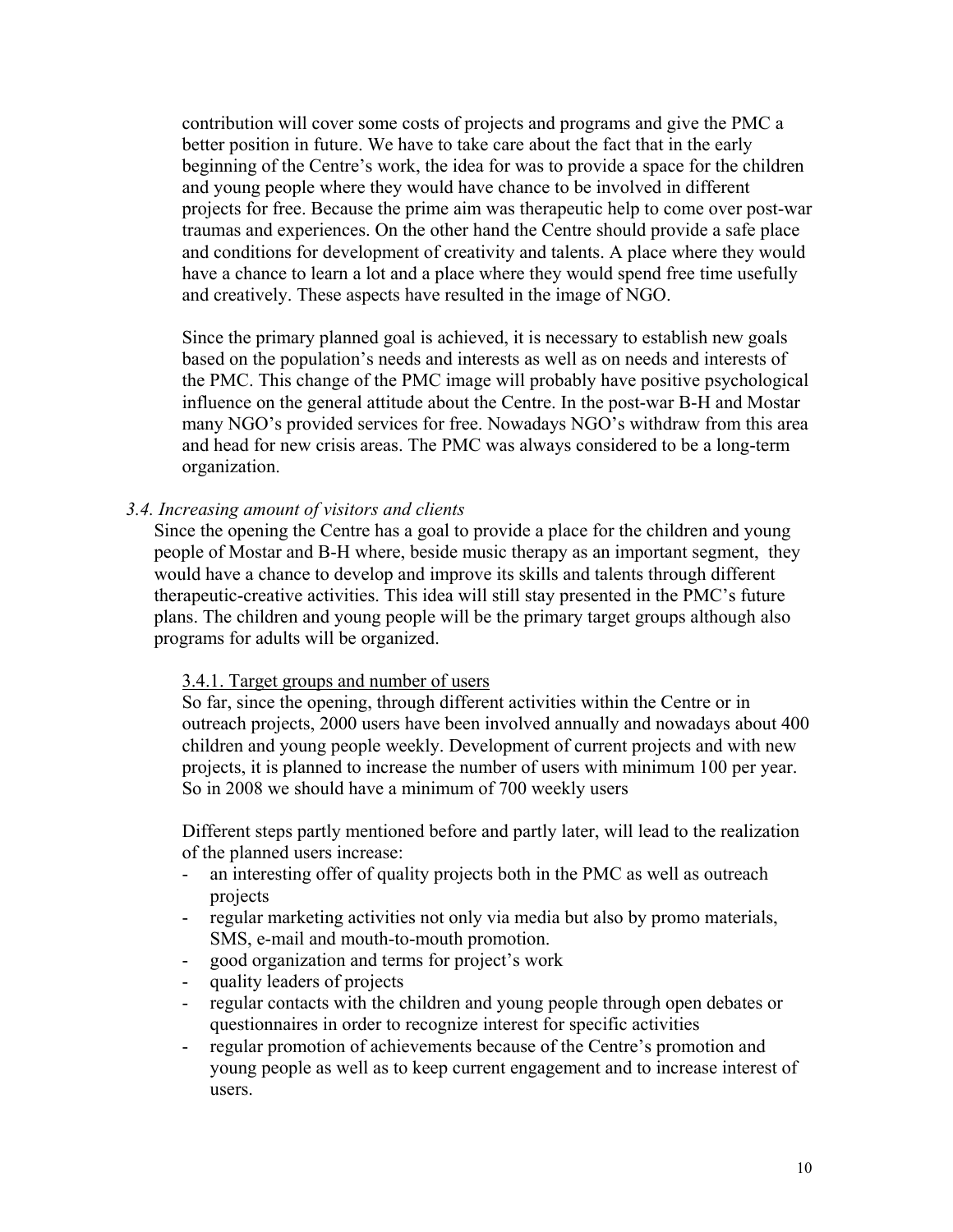<span id="page-11-0"></span>We are aware that this kind of plan includes an increased number of leaders and assistants and considerably bigger costs of organization and maintenance of the projects. But if we manage to realize our plan, the income from subscriptions will increase and, which is also very important, the PMC space will be used better. The flow of people will be bigger and the Centre's image will be positive.

#### 3.4.2. Number of PMC's cultural-artistic programs visitors

The PMC has given significant contribution to cultural life in Mostar. Beside the organization of creative-educational projects, the PMC organizes cultural-artistic programs (events). During the last six years the PMC has organized more than 300 cultural programs with minimal costs. More than 90% of these programs were for free for visitors. We have to be realistic and point out that all offered programs did not have high quality but the majority of programs did. Also, we must not forget that without a budget for the organization of these programs, we had to refuse very high quality programs as we could not financially support it. For the same reason we were not able to make long term plans for the organization of that kind of events. A large number of artists accepted to perform for free thanks to the humanitarian character of the PMC. But with one condition, it has to be a present to Mostar's citizens for free. The aim that we would like to achieve by 2008 is that all offered programs have high artistic levels. Even if this would have consequences on the number of events. The choice for quality includes the rejection of events that can't guarantee sufficient artistic quality. The number of programs planned is 40 programs of different characters in order to attract different target groups varying from children to elderly people. The number of visitors in 2007 should be 4800. This would be accompanied by charging for tickets from 3,00-5,00 KM in 2004 till 5,00-10,00KM (min.) in 2008 as it is already shown in table 2.

#### *3.5. Engagement of multiple donors*

So far, one big donor has financed the PMC. From the opening until September 1999 all funds for the Centre's work were provided completely by Decca Records through War Child UK. Since January 2000 War Child Netherlands became involved by covering the Music Therapy Department costs and from September 2000 by partly covering the School's project. Other costs were covered by smaller donations from Decca and other organizations and by own sources of self-financing (studio, restaurant, space renting). Our recent experience of withdrawal of the main donor puts the future of the financially most demanding but also most important PMC's project - Music Therapy - in question. We plan to find at least three smaller donors who would cover the project's costs. With multiple donors the present situation with which the Centre is faced can be avoided. Having three or more donors it would be much easier to cross over the situation when one of the donors would decide to withdraw.

Therefore we try to get in touch with potential donors in different ways:

- internet research
- membership in associations which have developed data base about grants in order to be updated about coming international programs of financing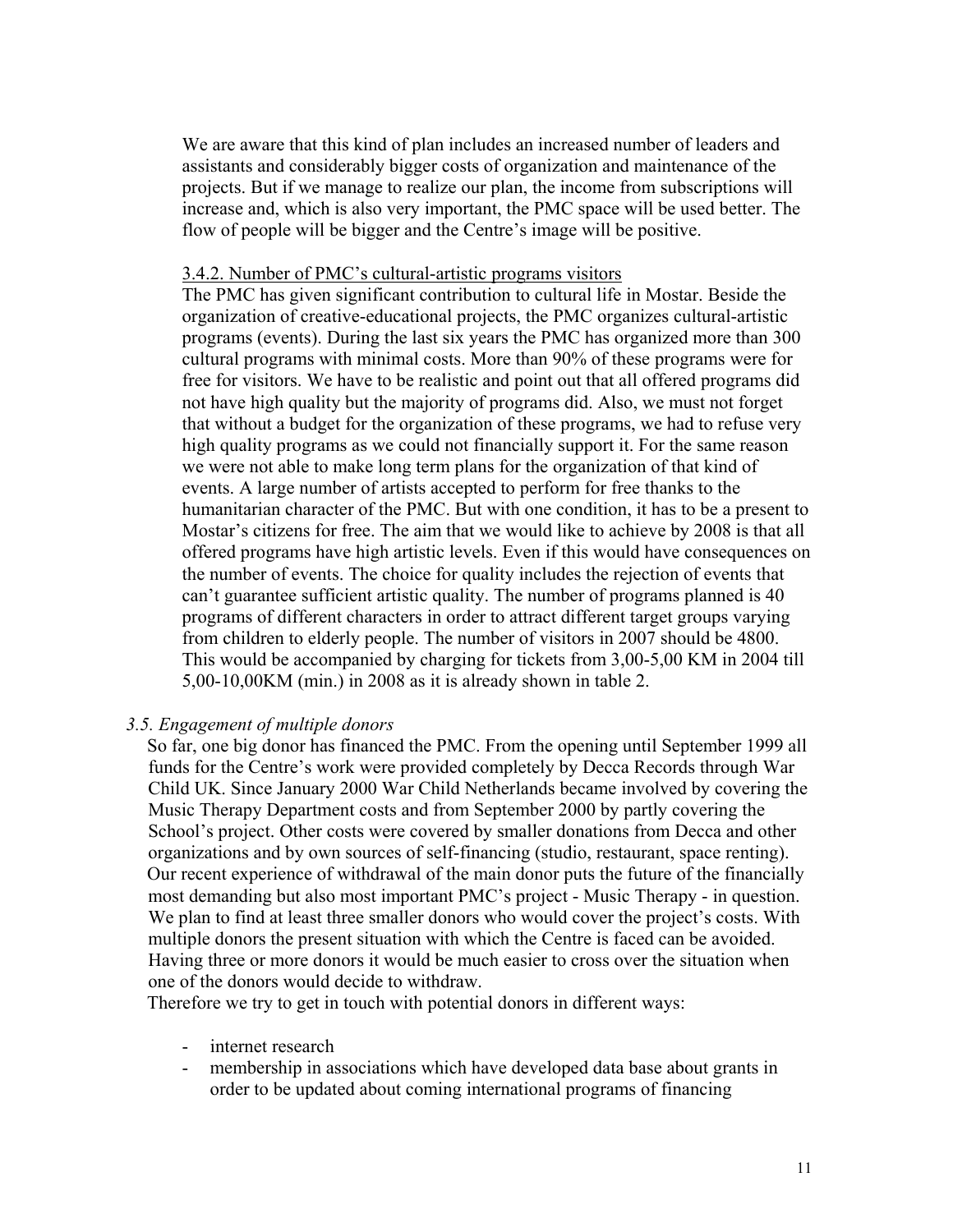<span id="page-12-0"></span>- exchange of information with other organizations and institutions.

Even if we manage to find donors to cover the projects' costs, the biggest problem of covering the PMC's general costs will still stay open. The only way, according to our opinion, is taking over of founder's rights and obligations, the City of Mostar and War Child UK, as it regulated under the B-H legislative and it is important to find ways to involve founders to cover general costs. Without this support there is no future for the projects as well, no matter do they have funds provided or not. The ways of PMC's financing is shown in appendix 1 and the PMC budget and funding needs are shown in appendix 2.

#### *3.6. Better embedding in local and international society*

The PMC has had cooperation with numerous local organizations. Since 1997, the number local partners has grown and in 2003 reached the number of over 25 different local and international institutions and organizations, which work in the area of Mostar and Bosnia and Herzegovina. Cooperation is expressed through joint organization of projects and programs, lending of PMC's space and equipment, joint presentations on different manifestations in town, providing services of the Centre to different institutions and organizations etc.

#### 3.6.1. Cooperation with local community

In next four years we aim for continuation of the cooperation with current partners, expansion of cooperation with new organizations in order to present them, on the best possible way, community's cultural-educational life enrichment, expansion of the activities through cooperation, exchange of opinions and experiences, organization and participation in seminars for professionals, round tables, etc.

#### 3.6.2. Advisory board for the organization of cultural – artistic programs

As is pointed out in section 3.4.2. the PMC plans to offer cultural-artistic programs of high artistic quality. In order to achieve this it an advisory board will be set up. The members will be recognized and famous artists from different fields of art. Their role will be to give a judgment, based on offered programs by the PMC, about the quality and to approve the organization of such events. Besides that role, their assignments would be monitoring of current cultural-artistic scene in B-H and suggestions for new programs. It would be desirable to "use" their image in order to make contacts with other famous artists, institutions, and organizations and with potential sponsors. The underlying agenda is also to achieve in better embedding in the cultural infrastructure of B-H.

## 3.6.3. Student – ambassadors

In respect of the best possible promotion and building up of the PMC image with the usual promotion (written and electronic medias, posters, e-mail advertising, SMS, etc.) it is planned to expand it with the engagement of the PMC's studentsambassadors.

The PMC's ambassador "title" would get each child and young person that helps in PMC's projects and programs promotion among its friends from school or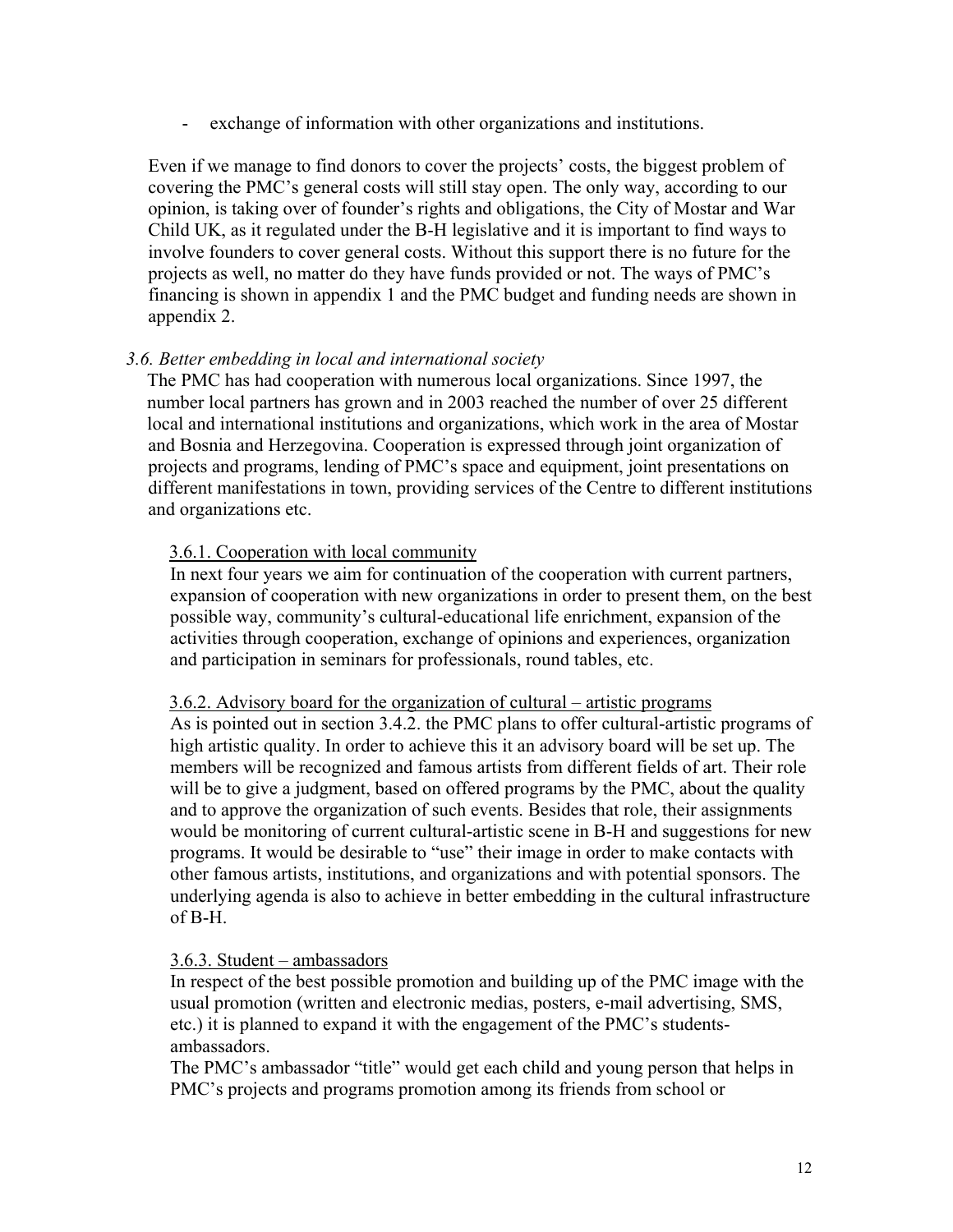neighbourhood. Everybody who become an Ambassador will have certain benefits in order to keep them motivated and to attract others to join them. Benefits would be awards for the most successful ambassadors, lower subscriptions, free entrance in some concerts etc. We think this way, beside a better promotion, the PMC would act positively on theirs sense for value and appurtenance to the Centre and a bigger engagement in projects.

#### 3.6.4. Business clubs

Another way for the PMC's enrolment in the local community are contacts with present business clubs. The idea is to offer the PMC's facilities to those clubs for meetings, celebrations, the organization of events, etc. This gives us the possibility to present the PMC's work to businessmen. A better level of information for more people would be achieved as well as the possibility for the involvement of their clubs or their business associates to finance of some Centre's segments.

#### 3.6.5. Exchange projects

One of the most successful PMC's projects was the cooperation with organizations outside the B-H. Since the beginning the PMC has had good cooperation with the Music Academy in Edinburgh, Music Academy in Hanover, Orff Orchestra from Hanover, European Union Baroque Orchestra (EUBO). Also many musicians acted not only as performers but they also organized workshops for members of PMC's workshops due to reinstate and establish PMC's music projects and to exchange experiences of local and international musicians.

The first successful project of mutual exchange was in 2000. It was a cooperation between PMC and the youth organization Fortuna from Monte Negro on a theatre project "A Little Prince". It was the first cooperation of that kind in this area after the war. In 2003 in Mostar and Drammenu organised the project "How Do You Sleep?" based on the UN convention on child rights. It proved itself as a very successful project and has contributed to PMC's promotion both locally and outside the B-H. There is a good chance for that project to become a traditional cooperative project between Norway and B-H with the tendency to grow and involve more partners. Through this kind of projects the PMC would have good opportunity to improve the image and promotion as well outside B-H as in Mostar. The risks are very small and benefits are significant

#### 3.6.6. Membership in EMU/ELIA/AES

One of the PMC's larger problems is the access from a local level to information about programs that are financed by different organizations or foundations in which the PMC could be also included. Regardless is it for projects or cultural-artistic programs. Membership in associations such as EMU, ELIA or AES would help to improve the situation. As the access to these organizations demands some funds, it is necessary to try to get membership for free or with some minimal charge until the time when the PMC is able to become a full paying member.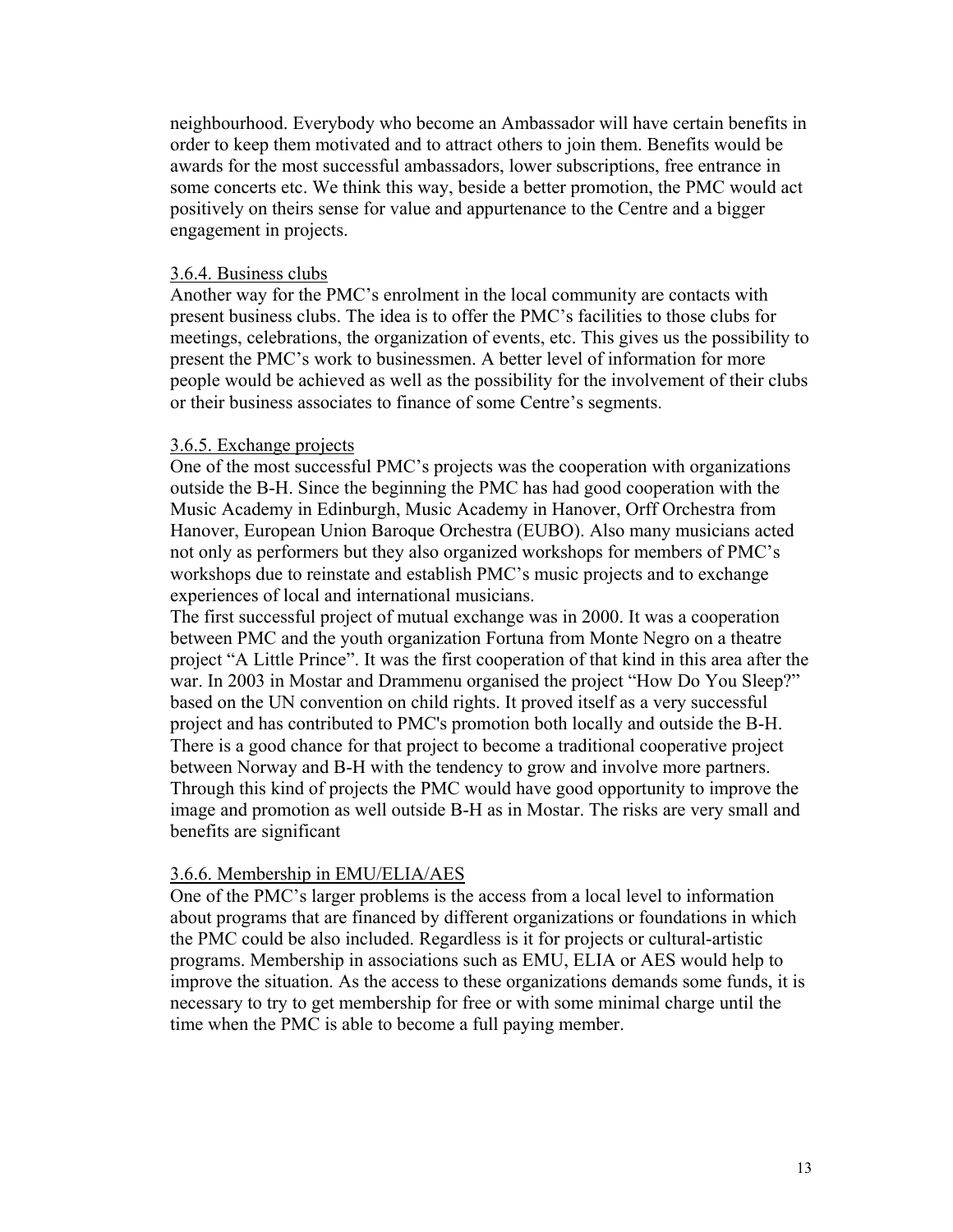#### <span id="page-14-0"></span>3.6.6. The PMC friend's foundation and musicians-ambassadors

As the situation in B-H and Mostar is pretty complicated and its positive improvements are slow, it is not possible in near future to count on significant contribution from local organisations. One of the interesting solutions would be to establish a Foundation Friends of the PMC with headquarters out of B-H. The Foundation will gather together artists and cultural workers that could support the international promotion of the PMC, could organise different events to benefit the Centre activities and to promote and explore the PMC's professional recording studio. This studio is one of the pure commercial parts that we count on in selffunding process (see paragraph 3.7.5).

Realisation of this plan will depend on the involvement of the PMC employees and our international partners that can help in setting up the Foundation. In that respect it is planned to engage some musicians as the PMC ambassadors that would take part in these activities. Compensation will be found in offering the PMC Studio for free or at discount prices. To set up this category of the PMC ambassadors is easier to achieve and will be the priority to concentrate ourselves in the first year. Through development of this category we believe it will be easier to set up the Foundation in the future. It is planned to present this idea to all future studio clients, especially to internationals, and to involve them in the realisation.

#### *3.7. Optimising sources of own income*

Beside the above-mentioned ways of financing it is important to develop all available possibilities of self-funding. It is not only important for the PMC founders and for possible future donors, for the PMC this is vital because we cannot expect to receive the full budget from either founders or donors. Based on experiences so far the best source of self-funding is the PMC Studio and it is a matter of separate study shown in chapter 3.7.5. First we will discuss some other sources of income.

#### 3.7.1. Voluntary contributions

Voluntary contributions, beside the fact that this is not such a common thing in the local community, are planned to start up with in the first year on a experimental base and to develop it in upcoming years. Income raised trough this would not be significant for this plan and will not be included in the financial planning.

#### 3.7.2. Restaurant renting

In the long run (2006) we want to achieve a franchise contract with an entrepreneur. To fill "the gap" until franchising we plan to open a bar during events in 2005 in order to achieve a higher flow of visitors. In the case of renting a certain percentage will be negotiated for profits raised during concerts organized by the PMC beside the monthly rent (table 3.).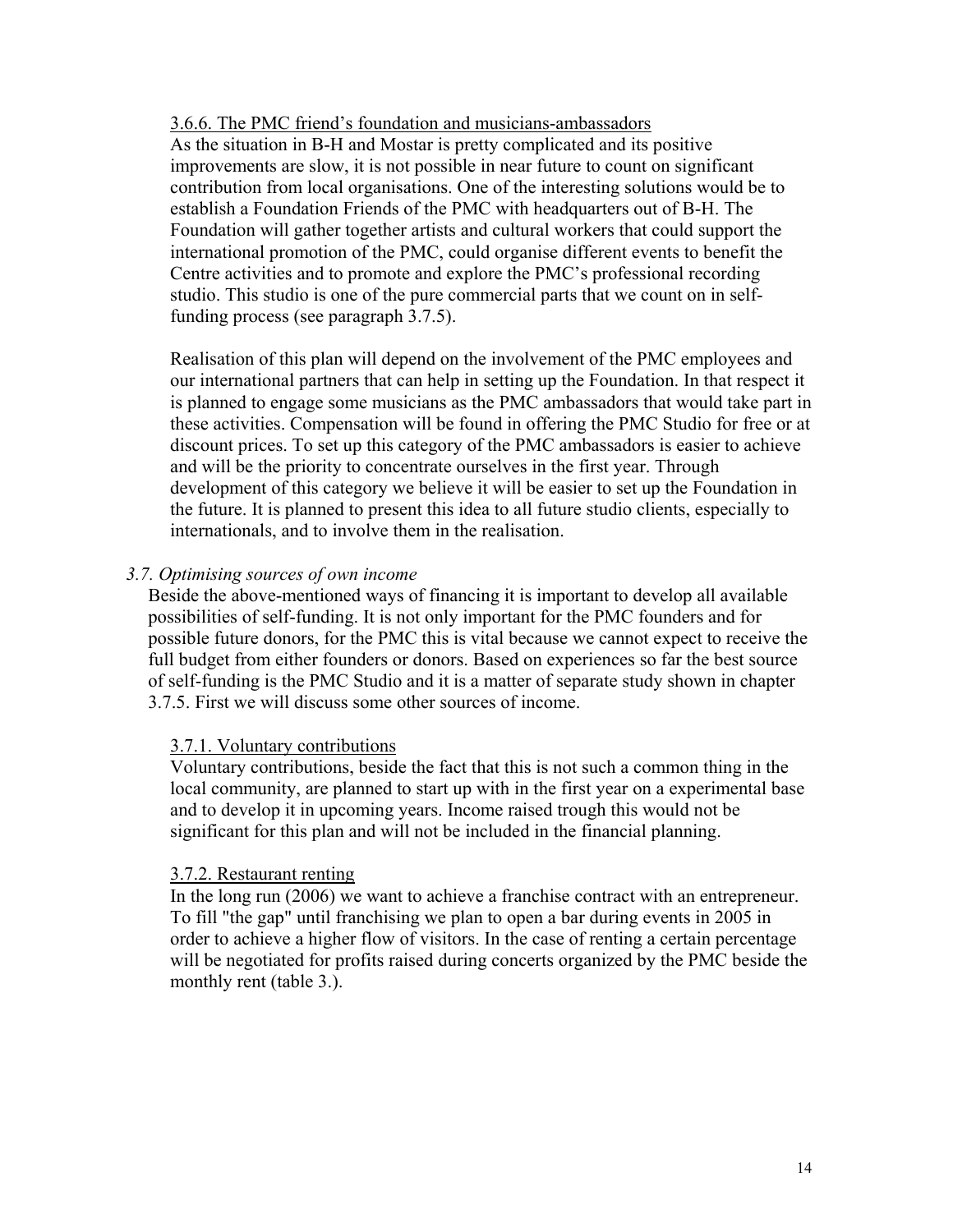| 1 avit J.        |                  |               |           |           |           |
|------------------|------------------|---------------|-----------|-----------|-----------|
| PMC programs     | 2005             |               | 2006      | 2007      | 2008      |
| 5x 250 visitors  | KM 7.500         | Rent          | KM 12.000 | KM 12.000 | KM 12.000 |
|                  |                  |               |           |           |           |
| 15x70            | KM 3.150         | % of program. | KM 2.000  | KM 2.000  | KM 2.000  |
| $10x$ 150        | KM 9.000         |               |           |           |           |
| 10x100           | KM 3.000         |               |           |           |           |
| Costs            | KM 12.458        |               |           |           |           |
| Total KM         | KM 10.193        |               | KM 14.000 | KM 14.000 | KM 14.000 |
| Total $\epsilon$ | $\epsilon$ 5.212 |               | $E$ 7.158 | $E$ 7.158 | $E$ 7.158 |

## **Table 3.**

#### 3.7.3. Renting other facilities ,

The venue of the PMC has several spaces such as performance rooms and apartments that can be hired to other organisations and individuals (see table 4)

#### **Table 4.**

|                  | Num/day | Price           | 2005             | 2006          | 2007     | 2008             |
|------------------|---------|-----------------|------------------|---------------|----------|------------------|
| Apartments       | 80      | KM 70 (per day) | KM 5.600         | KM 5.600      | KM 5.600 | KM 5.600         |
| Perform.hall     | 50      | $KM$ 40(per     | KM 2.000         | KM 2.200      | KM 2.400 | KM 2.600         |
|                  |         | hour)           |                  |               |          |                  |
| PH with          | 20      | $KM$ 20 (per h) | KM 400           | KM 440        | KM 480   | KM 520           |
| discount         |         |                 |                  |               |          |                  |
| Small hall       | 50      | KM $15$ (per h) | KM 750           | KM 825        | KM 900   | KM 975           |
| SH with          | 20      | KM(10 per h)    | KM 200           | <b>KM 220</b> | KM 240   | KM 260           |
| discount         |         |                 |                  |               |          |                  |
| Tax              |         |                 | KM 895           | KM 929        | KM 962   | KM 996           |
| Total KM         |         |                 | KM 8.055         | KM 8.357      | KM 8.658 | KM 8.960         |
| Total $\epsilon$ |         |                 | $\epsilon$ 4.119 | 64.273        | 64.427   | $\epsilon$ 4.581 |

## 3.7.4. Seminars and courses

The Music Therapy is widely respected in the region as a highly professional department. Not only because high-qualified foreign therapists work in the department it attracts attention of professionals and the national and local media. Also the character of the work is unique and important in South-East Europe. We will organise seminars and courses primarily in Music Therapy (table 5)

#### **Table 5.**

|                  | Annual | Num. of      | Price per   | 2005             | 2006     | 2007             | 2008     |
|------------------|--------|--------------|-------------|------------------|----------|------------------|----------|
|                  |        | participants | participant |                  |          |                  |          |
| Seminars         |        | 50           | KM 50       | KM 5.000         | KM 5.500 | KM 6.050         | KM 6.655 |
| Courses          |        | b            | KM 350      | KM 2.100         | KM 2.310 | KM 2.541         | KM 2.795 |
| Total            |        |              |             | KM 7.100         | KM 7.810 | KM 8.591         | KM 9.450 |
| $Costs*$         |        |              |             | KM 2.400         | KM 2.640 | KM 2.904         | KM 3.194 |
| Total KM         |        |              |             | KM 4.700         | KM 5.170 | KM 5.687         | KM 6.256 |
| Total $\epsilon$ |        |              |             | $\epsilon$ 2.401 | E2.643   | $\epsilon$ 2.908 | £3.199   |

\*Related costs such as printing material, books etc.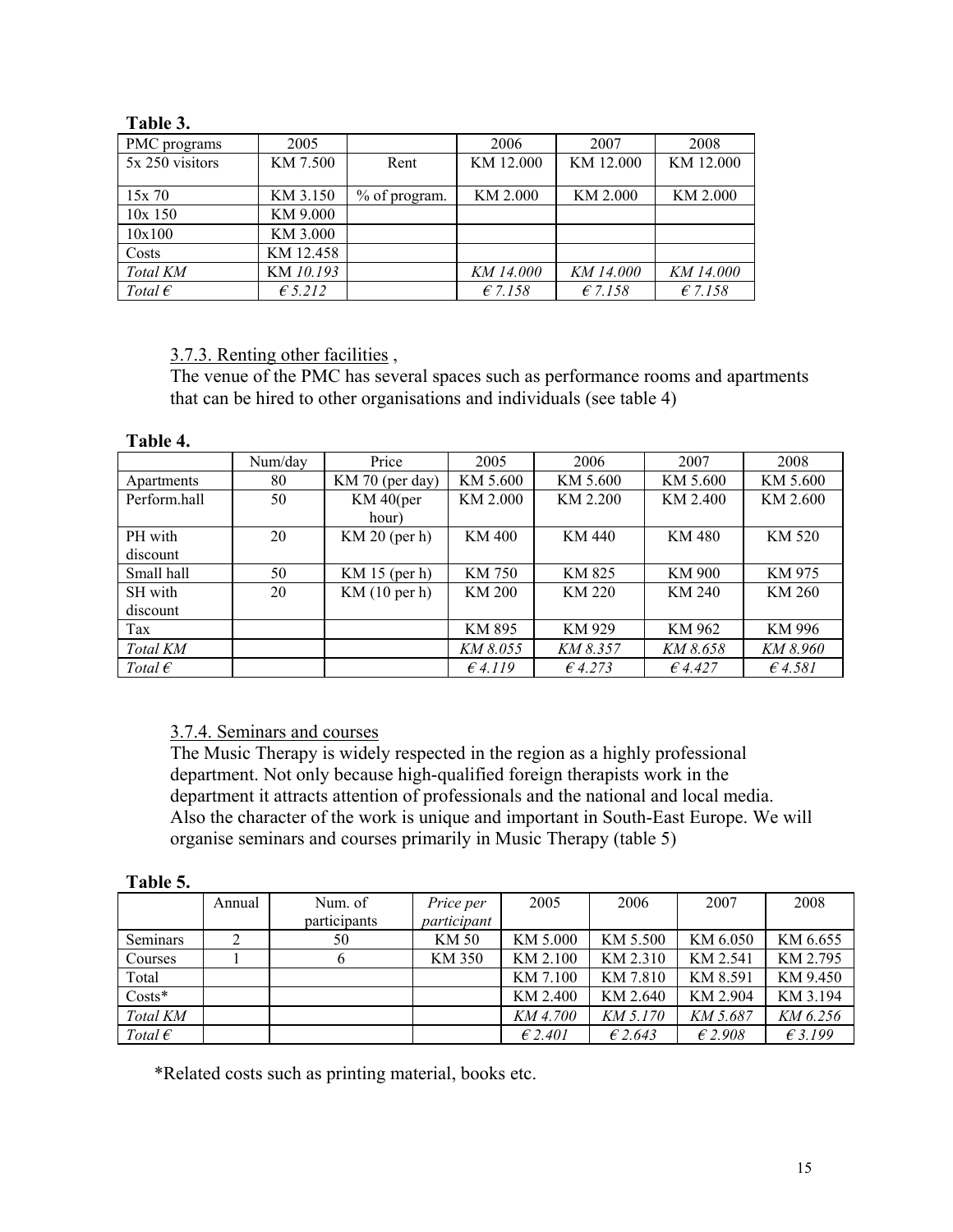#### 3.7.5. Recording studio

The PMC Studio as a unique commercial part of the PMC presents special chances for improvement of the self-funding process. When the studio started in 1998 media and the international (music) community and artists paid a lot of attention. The PMC had a chance to explore the studio internationally and locally and to make some reservations for the time after the guaranty period regarding funding the PMC and to invest in equipment maintaining and new equipment. Unfortunately this opportunity has not been used. Recognizing the possibility to explore the studio and to generate some income, we made a lot of changes about studio policy since 2000. Since than until now the studio exploitation and interest of musicians are growing up. At the time of writing a modest profit is generated from the studio.

In next four years it is planned to approach the studio promotion more aggressively, to buy missing equipment in order to have the best possible studio offer in this part of Europe and to insure a constant income for the PMC.

One of the first steps is the design of a separate studio web site with full information about the available equipment, prices, accommodation possibilities, etc and the design and production of a brochure which will be distributed to musicians, producers, agents and record labels. We already made contacts with some of record labels from former Yugoslavia to try to make contracts of permanent cooperation. This will lead to a better and secured studio exploitation and income.

Also, arrangements are made with some producers and studio musicians. We have to be able to answer on demand to engage producers and musicians for recording projects. It is planned to engage music agents who will be paid on percentage of amount from projects they brought to the studio. Being aware of the competition by other recording studios and to attract a fairly large number of artists it is planned to offer the studio to celebrities occasionally for discount prices or even for free in the case of short projects. That could help the Studio promotion, as it was the case with the free recording of the single for finalists of the TV OBN music talent competition or the cooperation with the annual B-H music award Davorin for the best achievement in the B-H music scene.

Until 2007 it is planned to achieve 150 working days in the Studio. That would give an important contribution in the self-funding process. If we manage to achieve the plan there is a good opportunity to gradually raise the studio price. This process will follow the economical situation and general development of Studio. Expected Studio revenues are shown in Table 6**.** 

|                      | price  | 2005       | 2006       | 2007         | price  | 2008         |
|----------------------|--------|------------|------------|--------------|--------|--------------|
| Number of days       |        | 120        | 130        | 140          |        | 150          |
| Price $1$ day $(8h)$ | KM 360 | KM 43.200  | KM 46.800  | KM 50.400    | KM 400 | KM 60.000    |
| Tax                  | 10%    | KM 4.320 - | KM 4.680 - | $KM$ 5.040 - | 10%    | $KM$ 6.000 - |
| Total KM             |        | KM 38.880  | KM 42.120  | KM 45.360    |        | KM 54.000    |
| Total $\epsilon$     |        | £19.879    | £21.536    | $E$ 21.193   |        | £27.610      |

#### **Table 6.**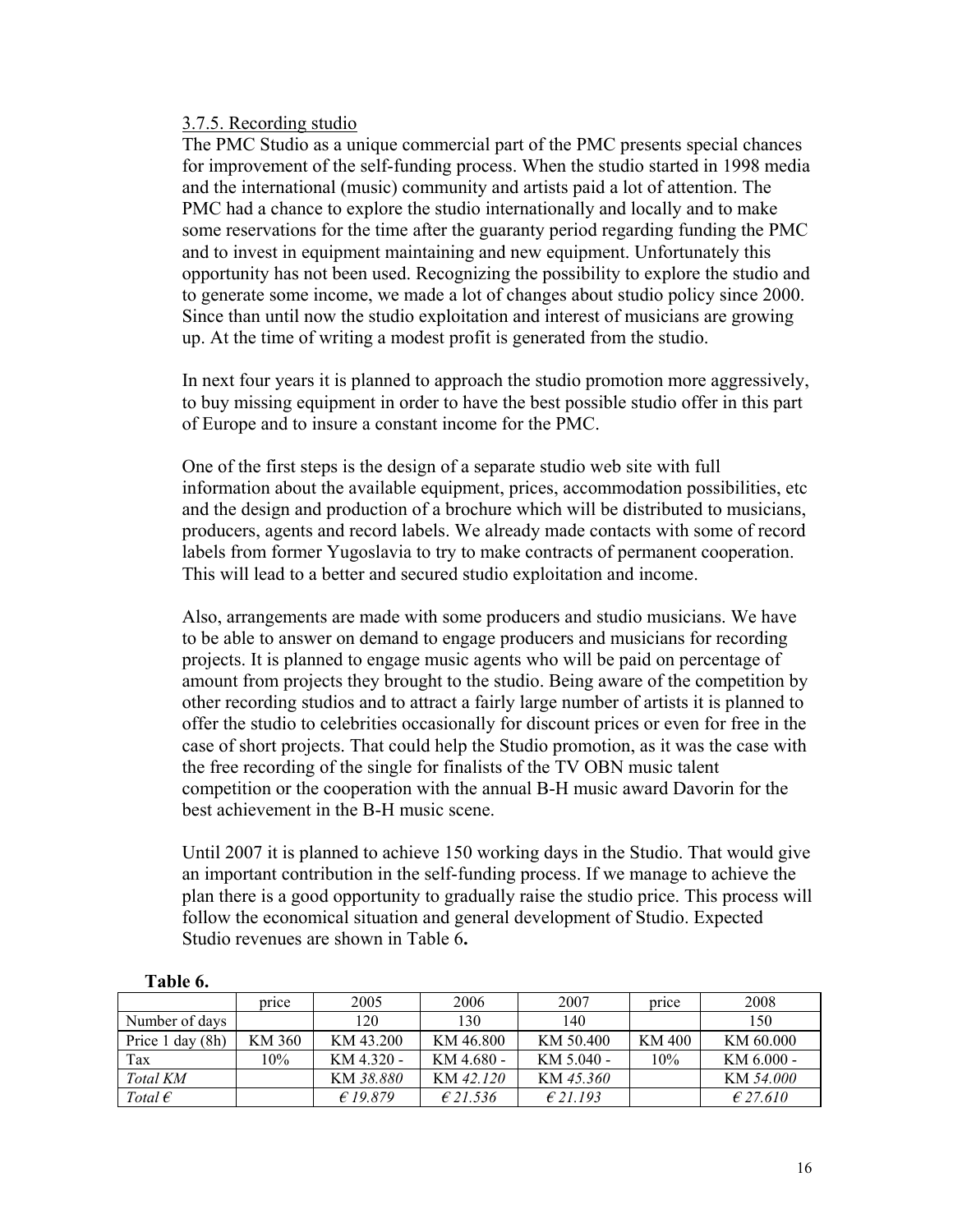## <span id="page-17-0"></span>**4. Prior Conditions**

#### *4.1. Different range and high quality projects and programs*

With this plan a new approach in the realisation of projects and programs is foreseen. especially in the introduction of subscription for the PMC services. Therefore it is important to point out the plan to achieve that all employees and artists have all necessary qualifications. Or they should be recognized and awarded as highly professional in order to provide the best possible quality of work as well as good artistic programs. The PMC should be recognized in the local as well in the international community by the global quality of the offered activities. In respect to that it is necessary to make a verification of the current PMC staff (even though attention to this was paid especially in the case of engagement of project's leaders). Also we will take more care about the quality of artists performing in the PMC. Especially during the period that is needed to set up the advisory committee. And in the case of new employments we will pay attention to qualifications, experience and available referees for candidates.

Also it is necessary to introduce and apply regular inquiries every six months about the offered programs and projects of the PMC to gain information on the percentage of satisfied clients and visitors. It is our goal to reach minimum 75% satisfied clients.

#### *4.2. Development of organisational structure*

Following all planned changes and developments from NGO to cultural-educational institution in the next four years it is necessary to make certain changes in organisational structures. In the first place is to work out four years business plan as well as annual financial and working plans as it was so far. A very important item is to make detailed job descriptions for all employees including internal contracts describing rights and obligations of the employee, system of rewards and promotions as well as disciplinary regulations and actions in the case of non-proper fulfilling of tasks, interruption of regulations and misbehavior in the PMC. (The organizational hierarchy is shown in appendix 3).

In order to build up more professional relationships between employees and management it is planned to develop annual meetings between manager and each employee. Purpose of these meetings is to offer a chance to present suggestions and comments on the PMC work, other employees and management. The minutes will be taken and filed into a personal file and the shared information will be strictly confidential and not available to others.

#### *4.3. Marketing and publicity*

A very important part is a good marketing and promotion plan for different PMC activities. In the early stage of realisation, it is planned to use and develop existing methods of promotion and advertising of projects and programs that does not involve a larger budget. Methods so far are based on forwarding information and announcements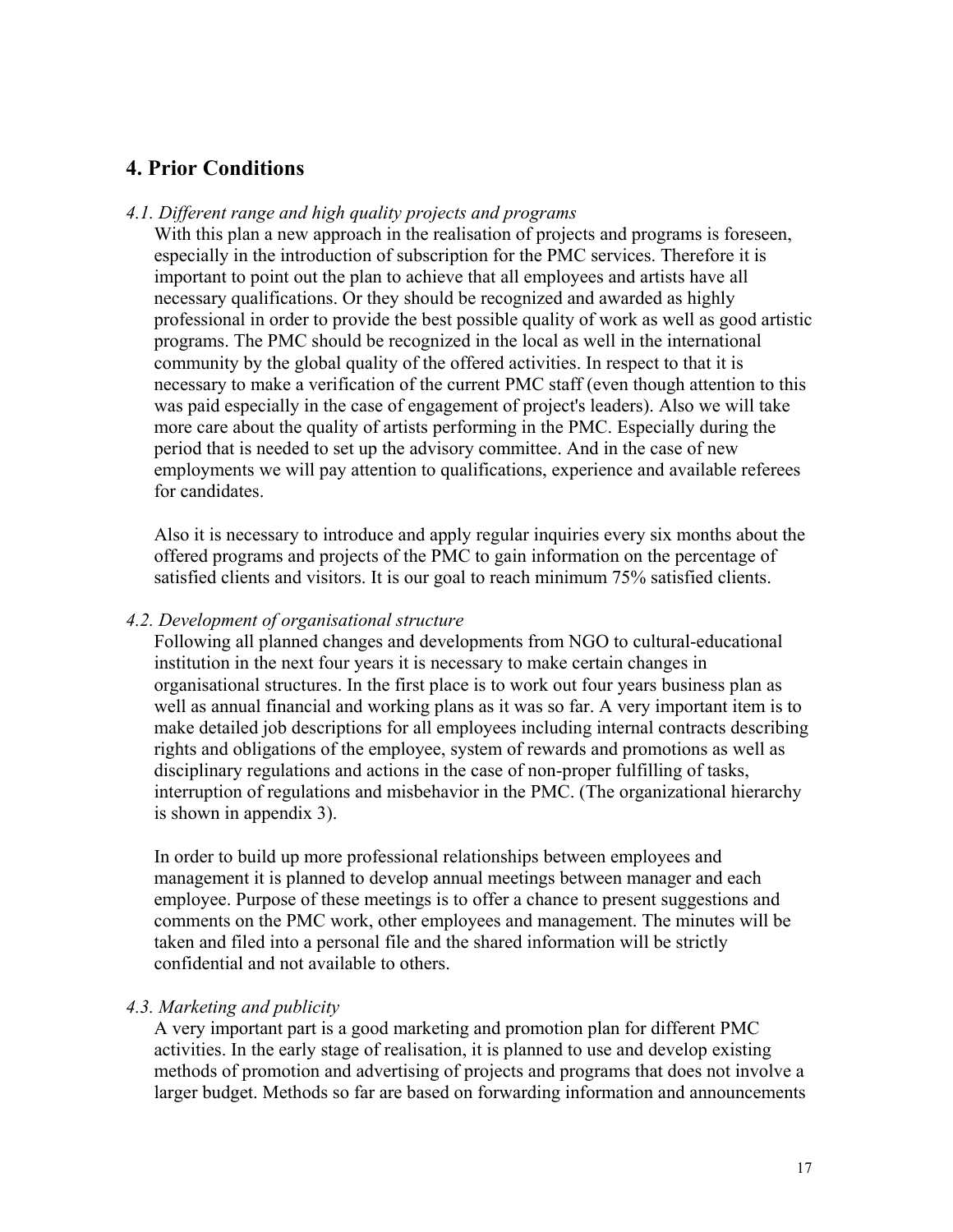<span id="page-18-0"></span>via fax and e-mail, invitations (for some priorities), posters, radio and TV promotion, flyers etc. Also it is planned to use SMS and to engage student-ambassadors in order to distribute posters and flyers in their schools, local cafes and other organisations and institution. For more important events it is planned to put up jumbo posters as well as twice a year jumbo posters to promote all activities of the PMC.

Regular maintenance of the PMC web site is planned as well as gradual redesigning in order to have a modern web, easy-to-survey and attractive design for the targeted population. In 2008 it is foreseen to engage a marketing expert who will make a marketing plan for the next four years and will be responsible for its improvement.

Summarizing the main marketing activities will consist of:

- promotion by written and electronic media, posters, SMS and e-mail messages,
- − organizing mouth-to-mouth promotion
- − press conferences for programs of famous artists
- − monthly brochures about planned programs
- − better coordination with different organizations who also organizes culturalartistic programs and avoid organizing of similar programs at the same time.

We expect that the recent establishing of a unique City administration – instead of seven municipalities - will lead to a cultural department on city level which will help better coordination of local institutions.

## **5. Epilogue**

Keys in the business planning are commercializing, cost-effectiveness and a focus on local markets. Only the studio will aim for international clients. Implementing this business planning will hopefully lead to a new starting position from which future growth, along with the growth of the economy, is possible. The future cannot be conquered with the behaviors of today. Therefore a commitment is needed from all stakeholders to focus on the future of the institute rather than on own positions.

The PMC has a great potential to become an important cultural center in Mostar en B-H. But in many aspects the organization suffers from the past and time is running out. The strong point of the PMC is the people. Many staff is very dedicated and has not lost their enthusiasm despite blows in the past or insecure working conditions. With these staffs the PMC should be able head for the future.

Although the future is insecure the PMC has plenty of potential to develop into a lively cultural center and a reliable partner for foreign funds. The challenge is to explore this potential fully and to find a stable financial basis that is not relying on external financial sources only but on growing own revenues also.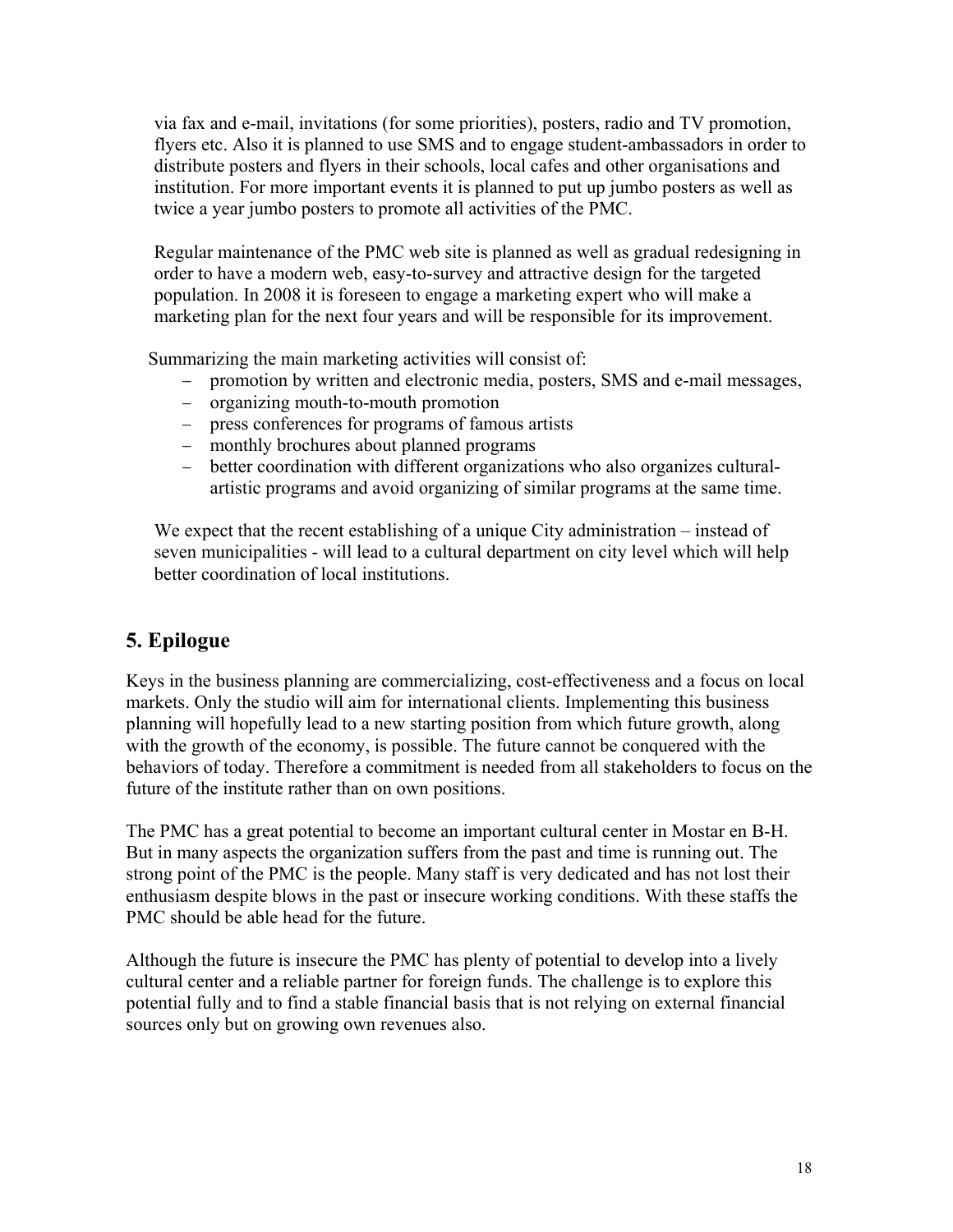## <span id="page-19-0"></span>**Appendix 1**

## **WAYS OF FUNDING**

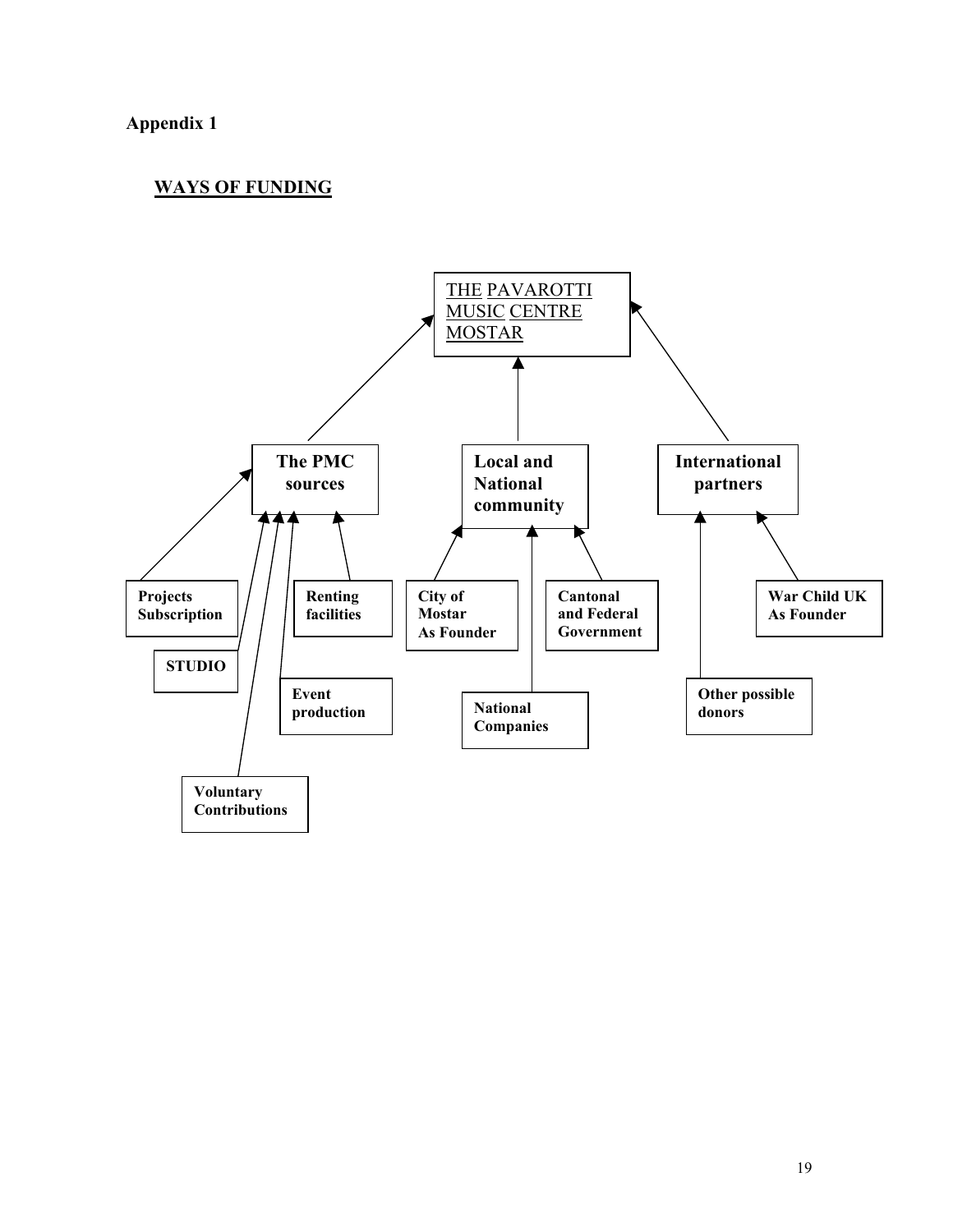## <span id="page-20-0"></span>**Appendix 2**

## **The PMC budget**

| <b>Description</b>      | NoE            | 2005    |            | <b>NoE</b>     | 2006    |                  | <b>NoE</b>     | 2007    |             | <b>NoE</b>     | 2008   |                  |
|-------------------------|----------------|---------|------------|----------------|---------|------------------|----------------|---------|-------------|----------------|--------|------------------|
| <b>General staff</b>    |                | KM      | $\epsilon$ |                | KM      | $\pmb{\epsilon}$ |                | KM      | €           |                | KM     | $\pmb{\epsilon}$ |
| 1.Administration        |                |         |            |                |         |                  |                |         |             |                |        |                  |
| 1a. Director            | $\mathbf{1}$   |         |            | $\mathbf{1}$   |         |                  | $\mathbf{1}$   |         |             | $\mathbf{1}$   |        |                  |
| 1b. Administrator       | $\mathbf{1}$   |         |            | $\mathbf{1}$   |         |                  | $\mathbf{1}$   |         |             | $\mathbf{1}$   |        |                  |
| 2. Coordination         | $\mathbf{1}$   |         |            | $\mathbf{1}$   |         |                  | $\mathbf{1}$   |         |             | 1              |        |                  |
| 3. Technical department | 5              |         |            | 5              |         |                  | 5              |         |             | 5              |        |                  |
| 4. Reception (24 hours) | 5              |         |            | 5              |         |                  | 5              |         |             | 5              |        |                  |
| 5. Studio               | $\overline{2}$ |         |            | $\overline{2}$ |         |                  | $\overline{2}$ |         |             | $\overline{2}$ |        |                  |
| <b>Music Therapy</b>    |                |         |            |                |         |                  |                |         |             |                |        |                  |
| 6. International staff  | 3              |         |            | 3              |         |                  | $\overline{2}$ |         |             | $\mathbf{1}$   |        |                  |
| 6a. Accommodation       |                |         |            |                |         |                  |                |         |             |                |        |                  |
| 7.Local staff           | $\overline{3}$ |         |            | 3              |         |                  | $\overline{4}$ |         |             | $\overline{4}$ |        |                  |
| 8. Supervisors          |                |         |            |                |         |                  |                |         |             |                |        |                  |
| 9. Project leaders      | 10             |         |            | 12             |         |                  | 14             |         |             | 17             |        |                  |
| <b>Other costs</b>      |                |         |            |                |         |                  |                |         |             |                |        |                  |
| Electricity             |                | 15.600  | 7.976      |                | 16.380  | 8.375            |                | 17.199  | 8.794       |                | 18.059 | 9.234            |
| Heating                 |                | 8.400   | 4.295      |                | 8.820   | 4.510            |                | 9.261   | 4.735       |                | 9.724  | 4.972            |
| Water                   |                | 3.600   | 1.841      |                | 3.780   | 1.933            |                | 3.969   | 2.029       |                | 4.167  | 2.131            |
| Telephone/Internet      |                | 11.000  | 5.624      |                | 11.550  | 5.906            |                | 12.128  | 6.201       |                | 12.734 | 6.511            |
| Rubbish removal         |                | 1.680   | 859        |                | 1.764   | 902              |                | 1.852   | 947         |                | 1.945  | 994              |
| <b>Travel</b> costs     |                |         |            |                |         |                  |                |         |             |                |        |                  |
| International           |                | 8.100   | 4.142      |                | 8.505   | 4.349            |                | 8.930   | 4.566       |                | 9.377  | 4.794            |
| Local                   |                | 6.000   | 3.068      |                | 6.300   | 3.221            |                | 6.615   | 3.382       |                | 6.946  | 3.551            |
| Vehicle costs           |                | 11.100  | 5.675      |                | 11.655  | 5.959            |                | 12.238  | 6.257       |                | 12.850 | 6.570            |
| Equipment               |                | 10.000  | 5.113      |                | 10.500  | 5.369            |                | 11.025  | 5.637       |                | 11.576 | 5.919            |
| Stationary              |                | 12.000  | 6.136      |                | 12.600  | 6.442            |                | 13.230  | 6.764       |                | 13.892 | 7.103            |
| Maintaining             |                | 3.600   | 1.841      |                | 3.780   | 1.933            |                | 3.969   | 2.029       |                | 4.167  | 2.131            |
| Other related costs     |                | 9.600   | 4.908      |                | 10.080  | 5.154            |                | 10.584  | 5.412       |                | 11.113 | 5.682            |
| <b>TOTAL</b>            |                | 484.699 | 247.827    | $\mathbf{0}$   | 516.608 | 264.141          | $\mathbf{0}$   | 529.351 | $270.657$ 0 |                |        | 530.076 271.026  |

Explanation:

- 1. All salaries are conservatively estimated to raise yearly by 5%. The percentage of the average annual raise of the average salary in the last five years was  $8,8\%$ <sup>[3](#page-20-1)</sup>. Also other cost are increased with an estimated 5% yearly.
- 2. Item 1 to 5 includes gross salaries for general (non-project) staff including Studio staff.
- 3. Item 4 includes daily (2 persons) and night (3 persons) reception staff.
- 4. Item 6 to 8 includes gross salaries for the Music Therapy staff and external supervisor for Music therapists and includes accommodation for therapists as there is no music therapists in Mostar.

<span id="page-20-1"></span> <sup>3</sup> <sup>3</sup> Source: Federation of Bosnia and Herzegovina, Federal Office of Statistics.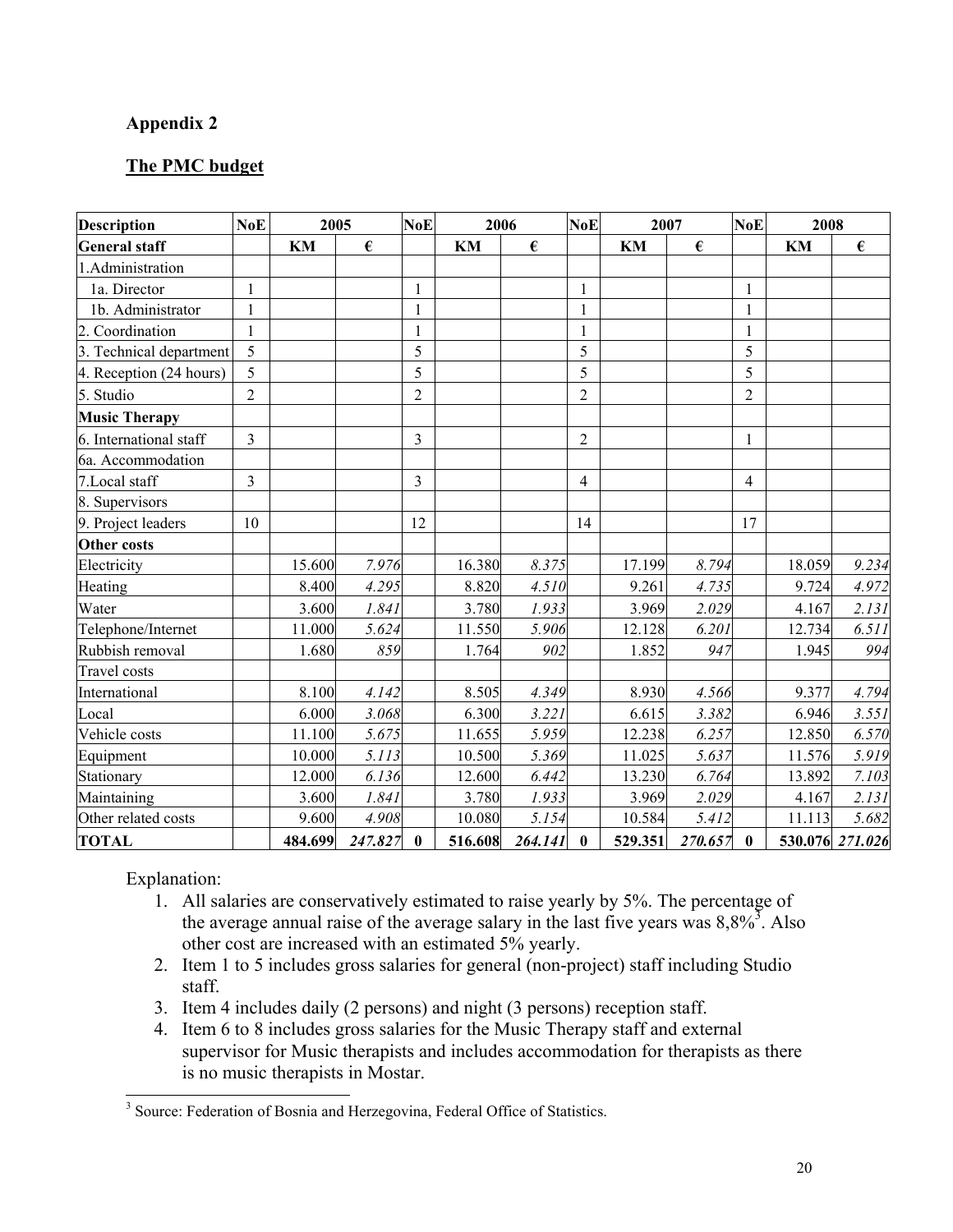- 5. Item 9 includes part time gross salaries for project leaders.
- 6. Music Therapy Department will go trough changes in personnel as it is planned to localize MTh staff. In 2005 and 2006 is planned to keep the same staff structure as it was since the beginning. The MTh team consists of three Music Therapists (internationals; 2 senior and 1 junior position) and three local assistants. In 2007 is planned to replace one senior position by local therapist and to keep all three assistants (one assistant would be redirected on administrative work.). In 2008 is planned to have one international and one local senior therapist, local junior therapist and two assistants.
- 7. Following planned development in number of projects participants; number of project leaders will grow from 10 in 2005 to 17 in 2008.

| <b>Incomes</b>             |            | 2005       |            | 2006       | 2007       |         | 2008                  |            |
|----------------------------|------------|------------|------------|------------|------------|---------|-----------------------|------------|
|                            | KM         | €          | KM         | €          | KM         | €       | KM                    | €          |
| Projects-Tab.1             |            |            |            |            |            |         |                       |            |
| Programs-Tab.2             |            |            |            |            |            |         |                       |            |
| Restaurant-Tab.3           |            |            |            |            |            |         |                       |            |
| Renting facilities-Tab.4   |            |            |            |            |            |         |                       |            |
| Seminars and courses-Tab.5 |            |            |            |            |            |         |                       |            |
| Studio-Tab.6               |            |            |            |            |            |         |                       |            |
| Total:                     | 87.228     | 44.600     | 109.046    | 55.755     | 133.605    | 68.312  | 155.115               | 79.310     |
| Costs:                     | 484.699    | 247.827    | 516.608    | 264.141    | 529.351    | 270.657 | 530.076               | 271.027    |
| Losses:                    | $-397.471$ | $-203.227$ | $-407.562$ | $-208.386$ | $-395.746$ |         | $-202.345$ $-374.961$ | $-191.717$ |

## **Projection of the PMC costs and funding**

| Funding                   | 2005            |         | 2006    |         | 2007 |    |                         | 2008    |  |
|---------------------------|-----------------|---------|---------|---------|------|----|-------------------------|---------|--|
|                           | KM              |         | KM      |         | KM   |    | KM                      |         |  |
| City of Mostar Government |                 |         |         |         |      |    |                         |         |  |
| Other donors              |                 |         |         |         |      |    |                         |         |  |
| <b>Funding MTh</b>        |                 |         |         |         |      |    |                         |         |  |
| Project and event funding | pm <sub>1</sub> | pm      | pm      | pm      | pm   | pт | <sub>pm</sub>           | pm      |  |
| Total:                    | 397.471         | 203.227 | 407.562 | 208.386 |      |    | 395.746 202.345 374.961 | 191.717 |  |

As mentioned before negotations with the City of Mostar are still ongoing. Since the results are not yet known we have assumed that the city will not be able to completely cover the costs in the next four years. We strive to full financing by the city after approximately another three years. The amount covered by other donors wil decrease gradually until zero.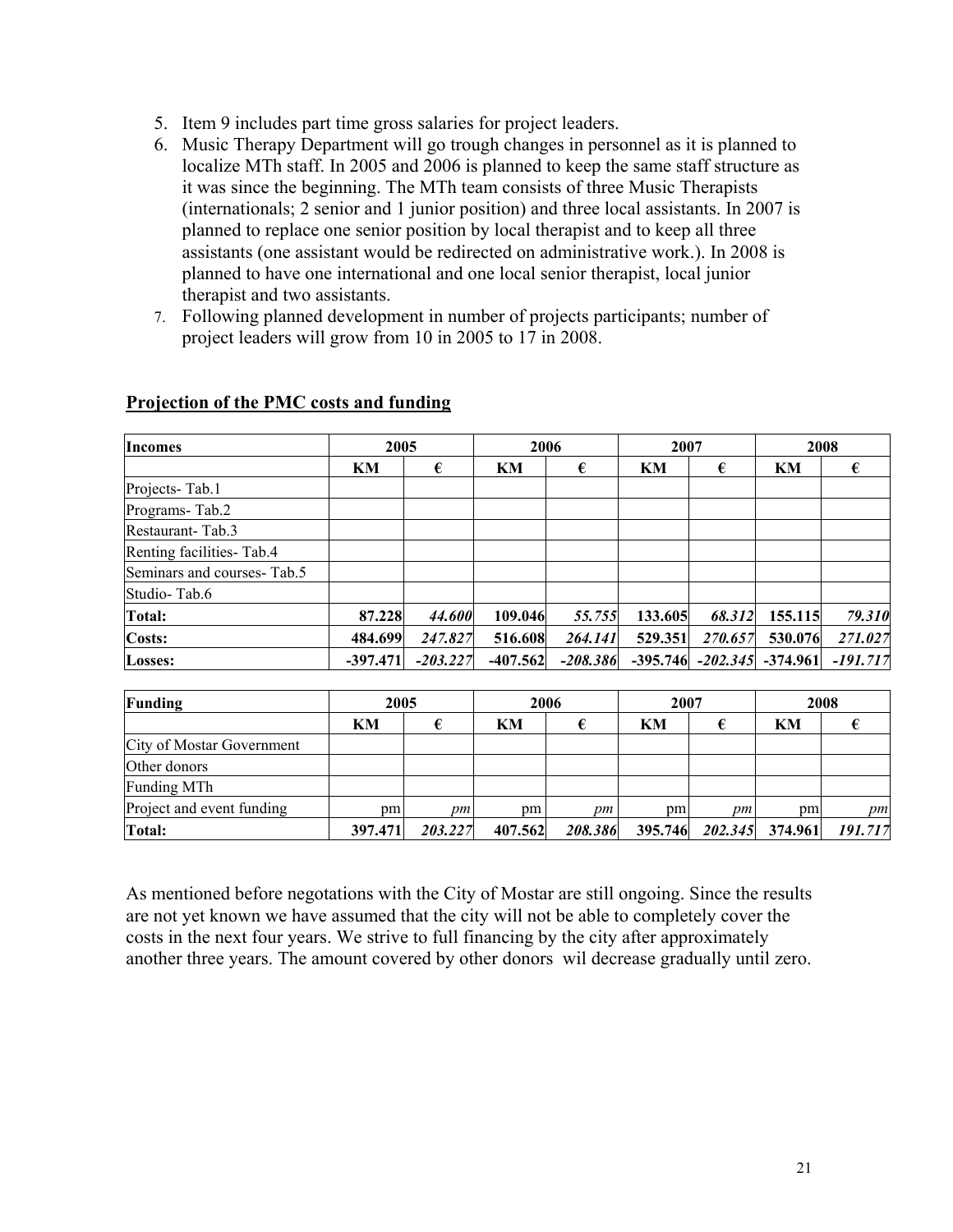## **Overview overhead costs and project costs**

A projection of overhead costs and project related costs show a ratio of 26,07% overhead and 73,93% project costs. 85% of the total overhead costs consist of salaries and 15% of material costs. In the following table we have assigned running costs of the building for 33% to overhead costs and 67% to project costs. The studio is considered to be a project because it is ment to run on full capacity in 2008. At the moment (2004) part of the studio costs could be debated as overhead costs but this is a temporary situation. On the other hand some of the overhead personell also support projects. Reception staff e.g. also inform clients, distribute application forms and helps with filling them in, support with the execution of perfomances and concerts, etcetera.

| <b>Description</b>     | <b>NoE</b>     | 2005 |                  | <b>NoE</b>     | 2006    |                  | <b>NoE</b>     | 2007    |            | <b>NoE</b>               | 2008    |        |
|------------------------|----------------|------|------------------|----------------|---------|------------------|----------------|---------|------------|--------------------------|---------|--------|
|                        |                | KM   | $\pmb{\epsilon}$ |                | KM      | $\pmb{\epsilon}$ |                | KM      | $\epsilon$ |                          | KM      | €      |
| management             |                |      |                  |                |         |                  |                |         |            |                          |         |        |
| <b>Personnel costs</b> |                |      |                  |                |         |                  |                |         |            |                          |         |        |
| Director               | $\mathbf{1}$   |      |                  | $\mathbf{1}$   |         |                  | $\mathbf{1}$   |         |            | $\mathbf{1}$             |         |        |
| Administrator          | $\mathbf{1}$   |      |                  | 1              |         |                  | 1              |         |            | $\mathbf{1}$             |         |        |
| Coordination           | $\mathbf{1}$   |      |                  | $\mathbf{1}$   |         |                  | $\mathbf{1}$   |         |            | $\mathbf{1}$             |         |        |
| Reception (24 hours)   | 5              |      |                  | 5              |         |                  | 5              |         |            | 5                        |         |        |
| subtotal overheads     |                |      |                  |                |         |                  |                |         |            |                          |         |        |
| material costs         |                |      |                  |                |         |                  |                |         |            |                          |         |        |
| Electricity            |                |      |                  |                |         |                  |                |         |            |                          |         |        |
| Heating                |                |      |                  |                |         |                  |                |         |            |                          |         |        |
| Water                  |                |      |                  |                |         |                  |                |         |            |                          |         |        |
| Telephone/Internet     |                |      |                  |                |         |                  |                |         |            |                          |         |        |
| Rubbish removal        |                |      |                  |                |         |                  |                |         |            |                          |         |        |
| Stationary             |                |      |                  |                |         |                  |                |         |            |                          |         |        |
| Maintaining            |                |      |                  |                |         |                  |                |         |            |                          |         |        |
| subtotal overheads     |                |      |                  |                |         |                  |                |         |            |                          |         |        |
| total overheads        |                |      | 126.338 64.597   |                | 132.655 | 67.827           |                | 139.288 | 71.218     |                          | 146.252 | 74.779 |
| project costs          |                |      |                  |                |         |                  |                |         |            |                          |         |        |
| Vehicle costs          |                |      |                  |                |         |                  |                |         |            |                          |         |        |
| Equipment              |                |      |                  |                |         |                  |                |         |            |                          |         |        |
| Other related costs    |                |      |                  |                |         |                  |                |         |            |                          |         |        |
| Technical department   | 5              |      |                  | 5              |         |                  | 5              |         |            | 5                        |         |        |
| Studio                 | $\overline{2}$ |      |                  | $\overline{2}$ |         |                  | $\overline{2}$ |         |            | $\overline{2}$           |         |        |
| International staff    |                |      |                  |                |         |                  |                |         |            |                          |         |        |
| MTh.                   | 3              |      |                  | 3              |         |                  | $\overline{c}$ |         |            | $\mathbf{1}$             |         |        |
| Local staff            | $\overline{3}$ |      |                  | 3              |         |                  | $\overline{4}$ |         |            | $\overline{\mathcal{A}}$ |         |        |
| Accommodation MTh      |                |      |                  |                |         |                  |                |         |            |                          |         |        |
| Supervisors            |                |      |                  |                |         |                  |                |         |            |                          |         |        |

#### **Overhead costs**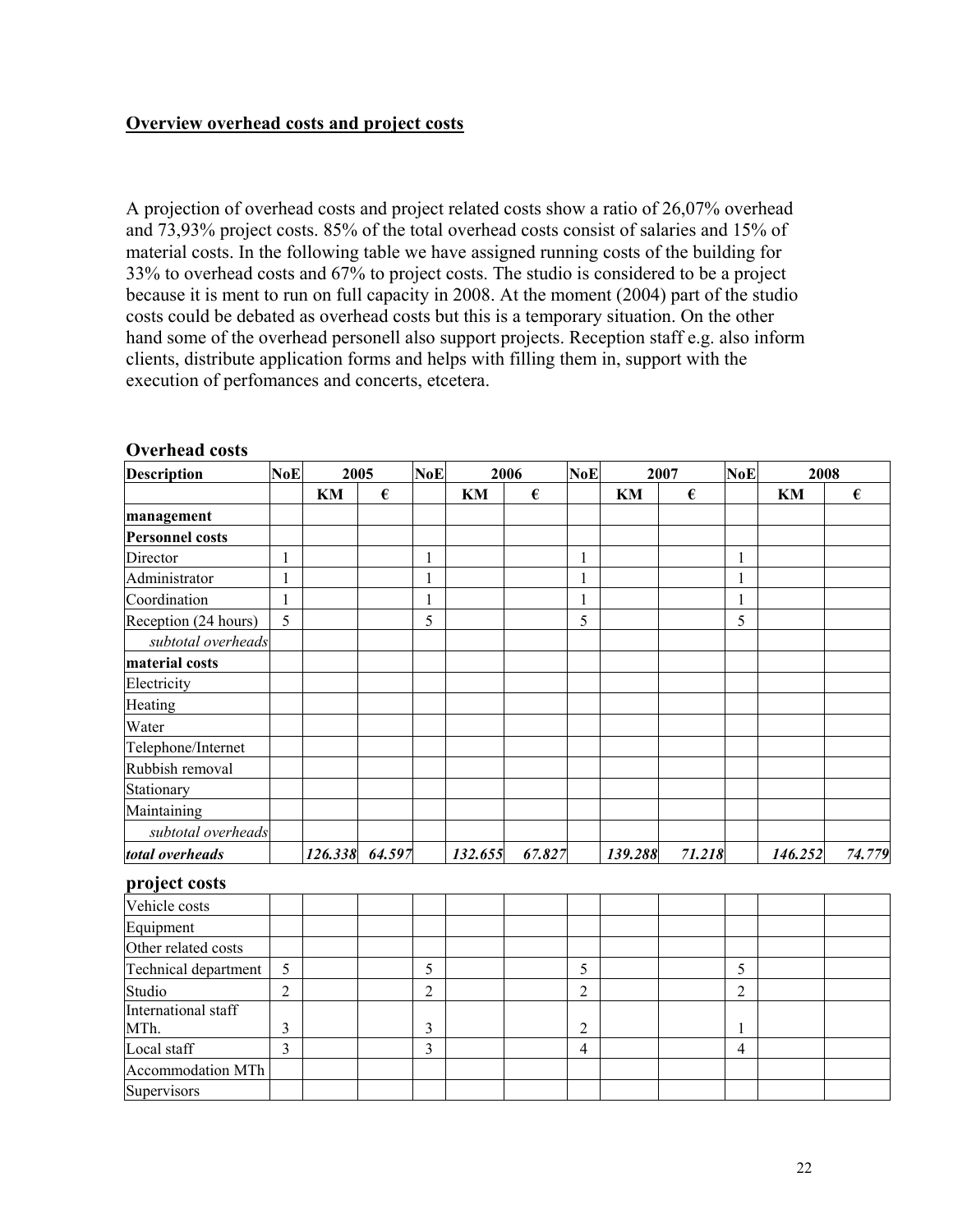|                     | <b>NoE</b> | 2005  |                 | <b>NoE</b> | 2006    |         | <b>NoE</b> | 2007    |         | <b>NoE</b> | 2008    |         |
|---------------------|------------|-------|-----------------|------------|---------|---------|------------|---------|---------|------------|---------|---------|
|                     |            | KМ    | €               |            | KM      | €       |            | KM      | €       |            | KM      | €       |
| Travel costs:       |            |       |                 |            |         |         |            |         |         |            |         |         |
| International       |            |       |                 |            |         |         |            |         |         |            |         |         |
| Local               |            |       |                 |            |         |         |            |         |         |            |         |         |
| Project leaders     | 10         |       |                 | 12         |         |         | 14         |         |         | 17         |         |         |
| Electricity         |            |       |                 |            |         |         |            |         |         |            |         |         |
| Heating             |            |       |                 |            |         |         |            |         |         |            |         |         |
| Water               |            |       |                 |            |         |         |            |         |         |            |         |         |
| Telephone/Internet  |            |       |                 |            |         |         |            |         |         |            |         |         |
| Rubbish removal     |            |       |                 |            |         |         |            |         |         |            |         |         |
| Stationary          |            |       |                 |            |         |         |            |         |         |            |         |         |
| Maintaining         |            |       |                 |            |         |         |            |         |         |            |         |         |
| total project costs |            |       | 358.361 183.230 |            | 384.431 | 196.559 |            | 391.087 | 199.963 |            | 385.465 | 197.088 |
| percentages         |            |       |                 |            |         |         |            |         |         |            |         |         |
| overhead %          |            | 26,07 | 26,07           |            | 25,65   | 25,65   |            | 26,26   | 26,26   |            | 27,51   | 27,51   |
| project %           |            | 73,93 | 73,93           |            | 74,35   | 74,35   |            | 73,74   | 73,74   |            | 72,49   | 72,49   |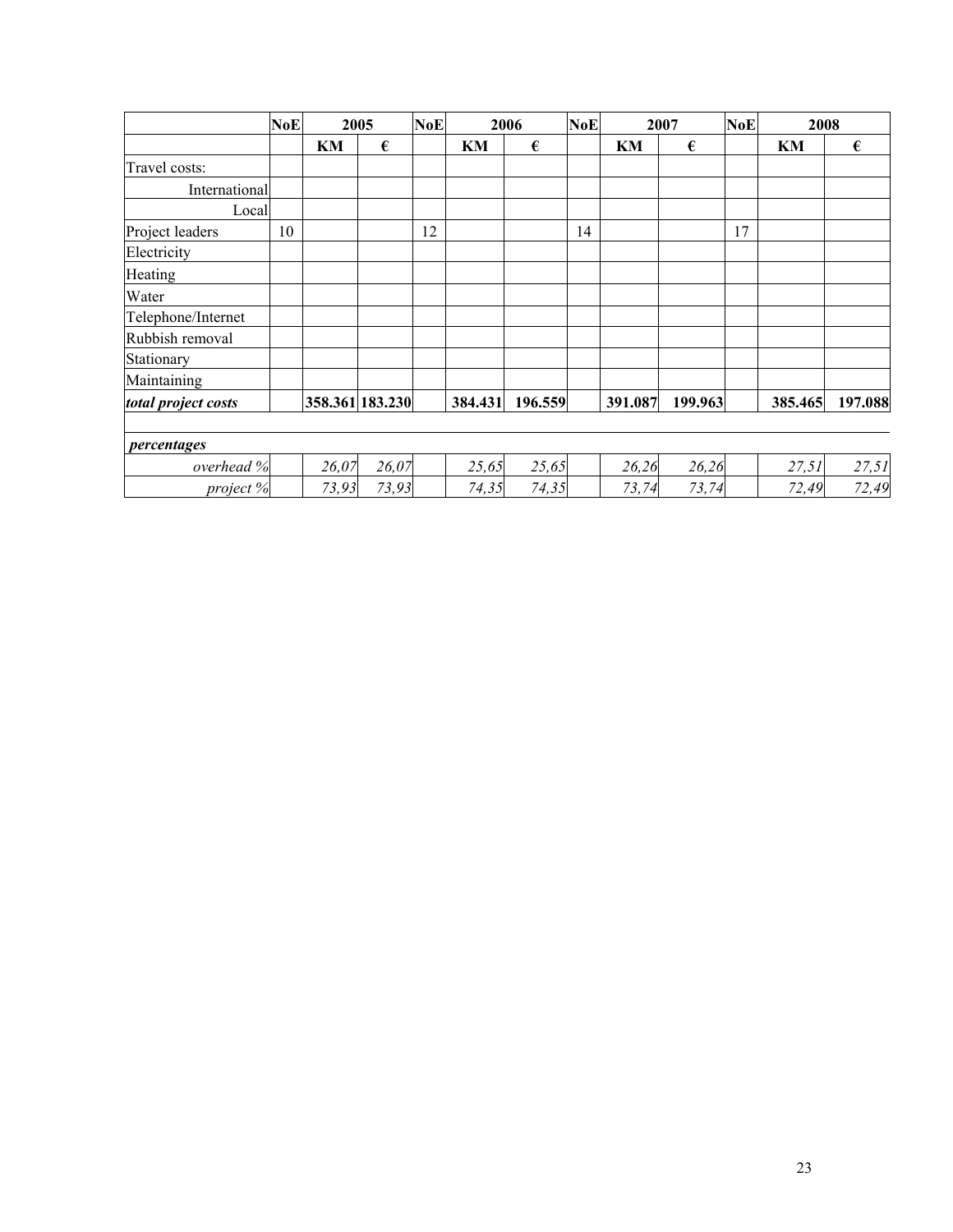## <span id="page-24-0"></span>**Appendix 3**

## **The PMC organisational hierarchy**

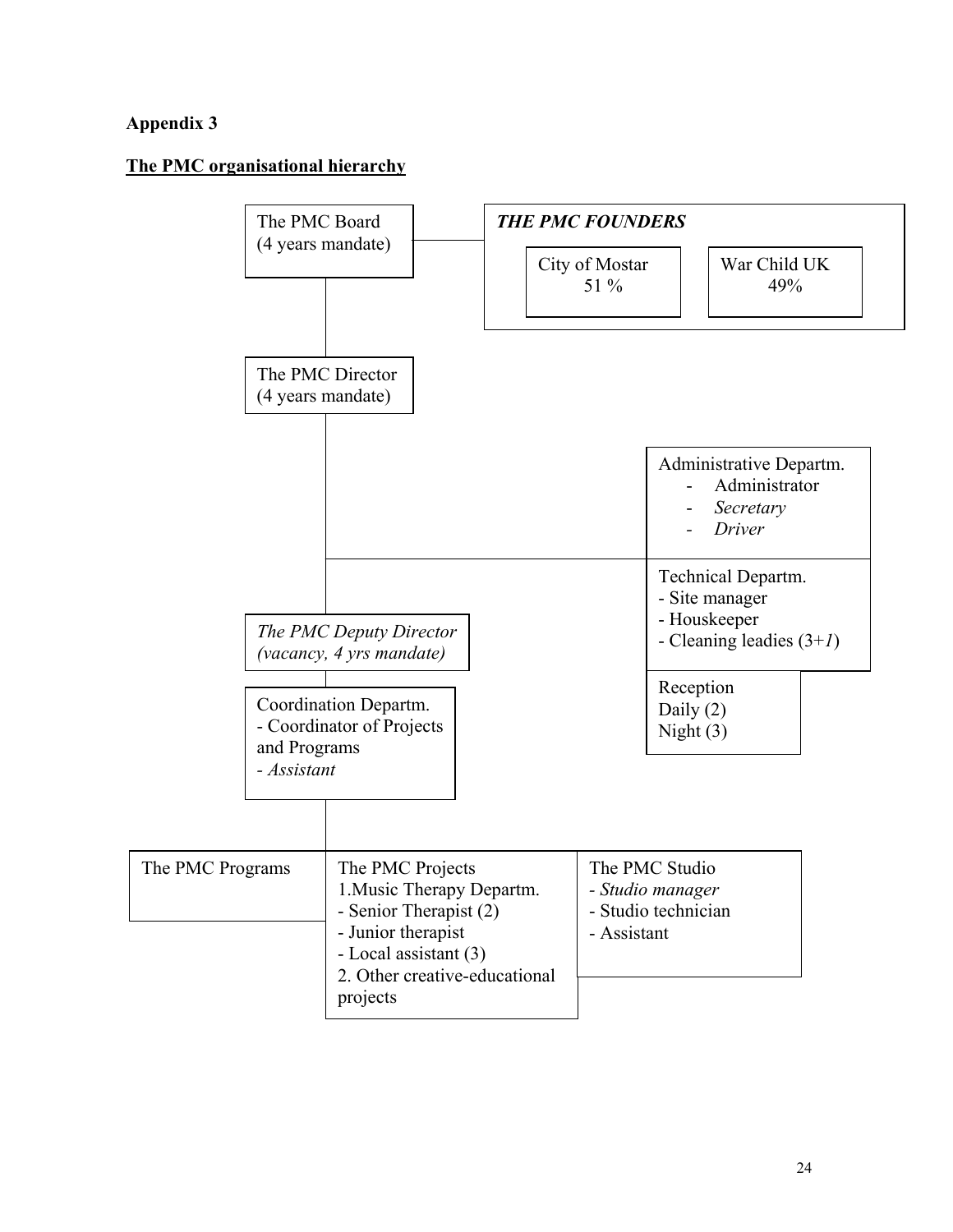#### <span id="page-25-0"></span>**Appendix 4**

#### **The PMC background**

#### *Background on Bosnia and Herzegovina*

Bosnia and Herzegovina (BiH) is located in Balkan peninsula in Southern Europe. The population of BiH is 3.922.205 (July 2001 estimate) and according to the last census taken in 1991, it is 44% Bosnians, 31% Serbs, 17% Croats, 5,5% Yugoslavs and 2,5% others.

BiH was one of the six federal republics of Yugoslavia. On a referendum that was held on 29th of February 1992 most of the citizens of BiH expressed the will to live in an independent and sovereign state. At the same time, the Serbian population in BiH held a referendum where more than 90% voted to stay in Yugoslavia.

In April 1992 the conflict between allied forces of Bosnian Croats and Bosniacs and the remnants of the Yugoslavian National Army started. In May 1993 this alliance ended and fighting began between Bosniacs and Bosnian Croats forces.

This conflict was most prominent in the City of Mostar. The town was divided into an eastern (Bosniac) and western (Bosnian Croat) side. The Bosnian Croats forces in the western part of the city began a 10-months siege of the eastern side of Mostar.

The conflict ended with the American intervention at the beginning of 1994 and the signing of the Washington Peace Agreement on  $18<sup>th</sup>$  of March.

This agreement established the Federation of Bosnia and Herzegovina as an union between Bosniacs and Bosnian Croats.

The four-year war between all three forces (Croats, Serbs and Bosniacs) ended with the signing of the Dayton Peace Agreement on December 14, 1995. This agreement recognized BiH as a single state consisting of two entities: the Federation of BiH and the Republic of Srpska.

*The general effects of war on Mostar and BiH* 

The current population of Mostar is 105.357 (December 31, 2002 estimate), which is about 70% of pre-war population. It is believed that only 15% of the population is native to Mostar.

The war destroyed much of BiH's infrastructure and severely disrupted its economical life.

Stability Forces (SFOR) are stationed throughout BiH, including Mostar, to enforce the new constitution as outlined in the Peace Agreement.

The last Federal election took place in October 2002 and showed a low voter turnout (53.8%) due to increasing citizen mistrust of government infrastructure. In both entities, nationalist parties dominated the election, producing 32% for SDA, 16% for HDZ in Federation of BiH and 31% for SDS in Republic of Srpska. These elections results are closely the same as in 1990.